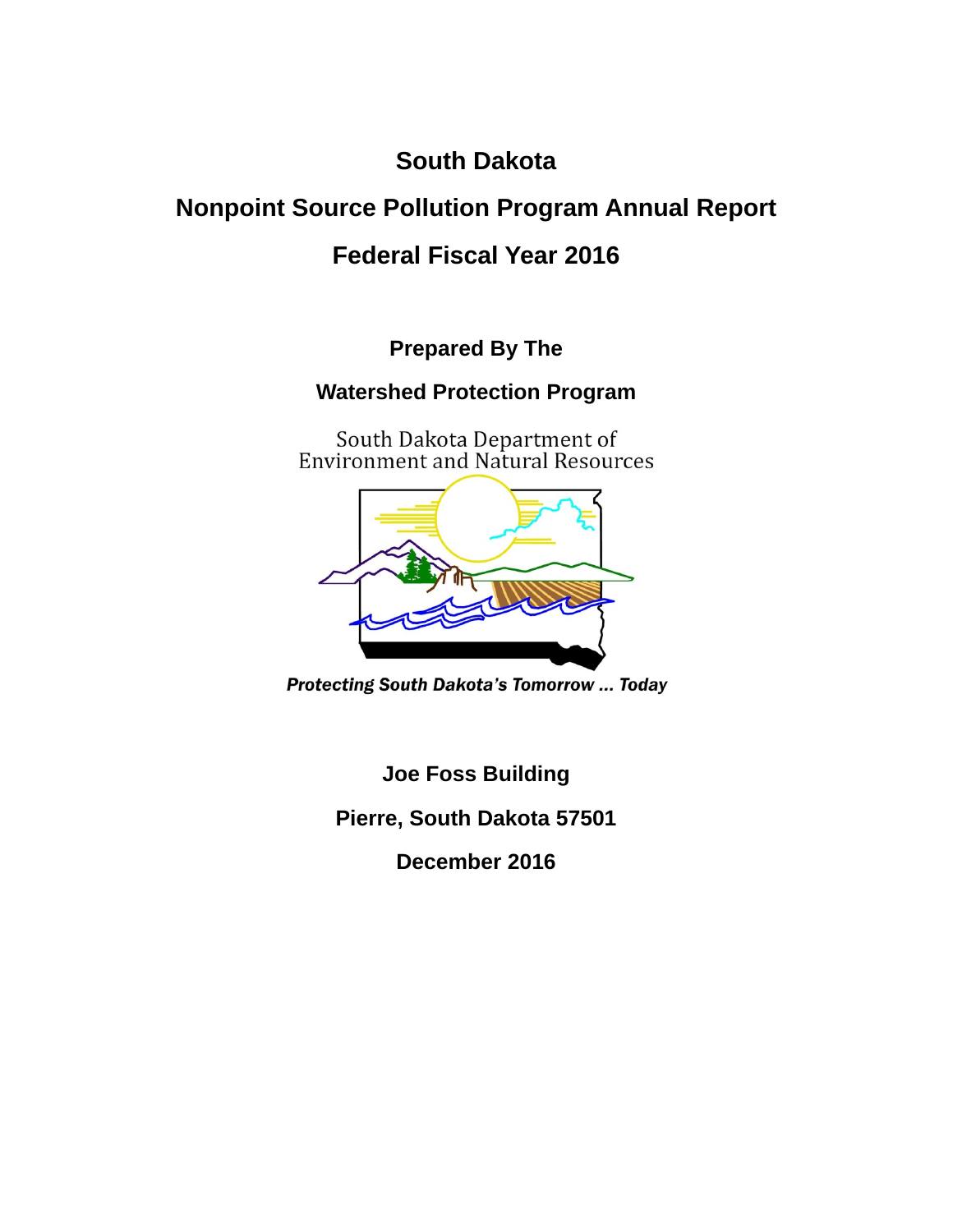#### **South Dakota Nonpoint Source Program Fact Sheet Federal Fiscal Year (FFY) 2016**

Date of FFY 2016 Section 319 Project Grant Award: May 19, 2016

Amount of FFY 2016 Section 319 Project Grant: \$2,544,000

For EPA grant award purposes, half is designated as Program Funds that can be used for all activities that support the goals of the state NPS Management Plan. The other half is designated as Project Funds that must be spent on watershed projects to restore impaired waters.

- Amount FFY 2016 Project Funds: \$1,272,000
- Amount FFY 2016 Program Funds: \$1,272,000

#### **FFY 2016 Third-Party Projects Awarded:**

- Belle Fourche River Watershed Partnership \$400,000 for the Belle Fourche Watershed Project Segment 7 (Amendment)
- City of Watertown \$200,000 for the Upper Big Sioux River Watershed Project Segment 7
- South Dakota Discovery Center \$86,700 for the SD NPS Information and Education Project Segment 4 (Amendment)
- James River Water Development District \$988,335 for the South Central Watershed Implementation Project Segment 1
- South Dakota State University \$188,965 for Bacteria In Sediment Project

### **Total # Active 319 Projects in FFY 2016:** 13

#### **FFY 2016 Total Pollutant Load Reduction Estimates:**

- Sediment: 11,337 tons
- Phosphorus: 43,119 lbs.
- Nitrogen: 193,834 lbs.

#### **Summary of BMPs implemented in FFY 2016:**

- 8,680 linear feet (LF) of fence
- 9,769 acres grazing management systems
- 6,606 acres grazing systems planned
- 74,126 LF of water pipeline
- 2 stream crossings
- 7 animal waste management system designs
- 5 animal waste management systems constructed
- 3 livestock feedlot relocations
- 100 landowner conservation contacts
- 351 acres riparian area restoration
- 145 acres seasonal riparian area restoration
- 1,220 LF of stream bank restoration
- 644 LF shoreline protection
- 543 acres continuous CRP
- 485 acre cover crops
- 7 sediment retention ponds
- 29 pond/dam cleanouts
- 8 acres of filter strips
- 8 irrigation sprinkler systems
- 124 acres conservation tillage
- 6,500 LF of grassed waterways
- 6,531 LF of cropland riparian buffers
- 56,640 LF of livestock stream exclusion

#### **EPA Approved Stream Restoration Success Stories:**

http://water.epa.gov/polwaste/nps/success319/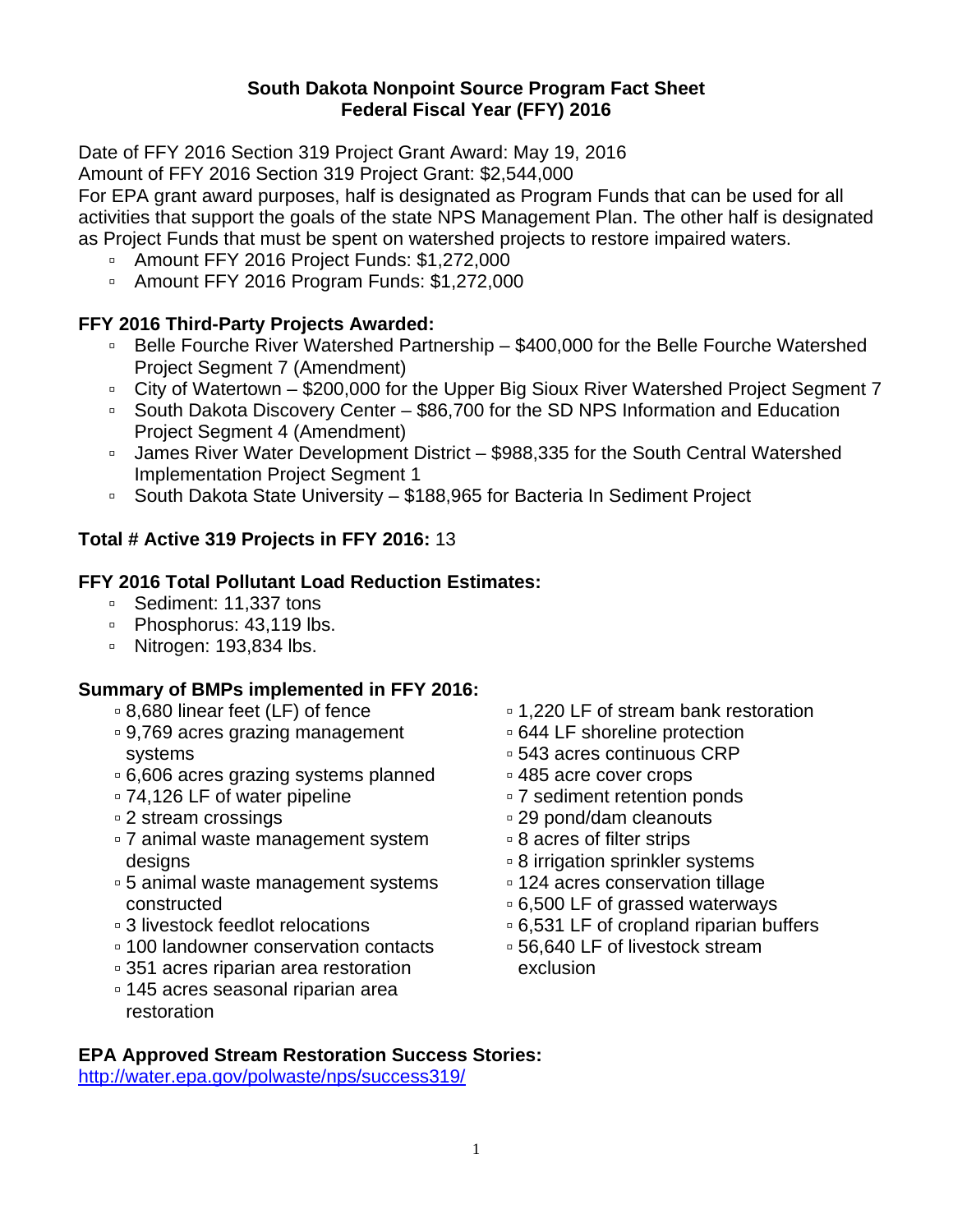## **South Dakota**

## **Department of Environment and Natural Resources Nonpoint Source Pollution Program Annual Report Federal Fiscal Year 2016**

#### **South Dakota NPS Program Structure and Management**

The South Dakota Nonpoint Source (NPS) Pollution Program is administered by the South Dakota Department of Environment and Natural Resources' (DENR) Watershed Protection Program. NPS pollution activities completed by program staff are selected to improve, restore and maintain the water quality of the state's lakes, streams, wetlands, and ground water in partnership with other organizations, agencies and citizens. For more information about DENR's NPS activities visit:

#### http://denr.sd.gov/dfta/wp/wp.aspx

The South Dakota Nonpoint Source Task Force is DENR's primary partner for implementation of the South Dakota NPS Program. The task force is a citizens' advisory group with a membership of approximately 25 agencies, organizations and tribal representatives (see Table 1). For additional information about the Task Force visit:

#### http://denr.sd.gov/dfta/wp/npstf.aspx

#### **Table 1. NPS Task Force Core Agencies & Interest Groups**

| <b>Corn Growers Association</b>                | <b>SD Pork Producers</b>           |
|------------------------------------------------|------------------------------------|
| Izaak Walton League of America                 | SD Wheat, Inc.                     |
| Lower Brule Sioux Tribe                        | South Dakota State University      |
| <b>Natural Resources Conservation Service</b>  | US Bureau of Reclamation           |
| <b>Planning Districts</b>                      | US Fish and Wildlife Services      |
| Resource Conservation and Development Councils | <b>US Forest Service</b>           |
| SD Assoc. of Conservation Districts            | <b>US Geological Survey</b>        |
| SD Cattlemen's Association                     | <b>Water Development Districts</b> |
| SD Chapter of the Sierra Club                  |                                    |
| <b>SD Conservation Commission</b>              |                                    |
| SD Dept. of Agriculture                        |                                    |
| SD Dept. of Environment and Natural Resources  |                                    |
| SD Dept. of Game, Fish and Parks               |                                    |
| SD Dept. of Transportation                     |                                    |
| <b>SD Farm Bureau</b>                          |                                    |
| <b>SD Farmers Union</b>                        |                                    |
| <b>SD Grassland Coalition</b>                  |                                    |

#### **319 Grant**

The South Dakota Department of Environment and Natural Resources' FFY 2016 Section 319 grant award from the Environmental Protection Agency (EPA) consisted of \$1,272,000 in Program funds and \$1,272,000 in Project funds. The \$2,544,000 total award was allocated as follows: Staff & Support - \$680,000 and 319 Projects - \$1,864,000. Projects awarded funding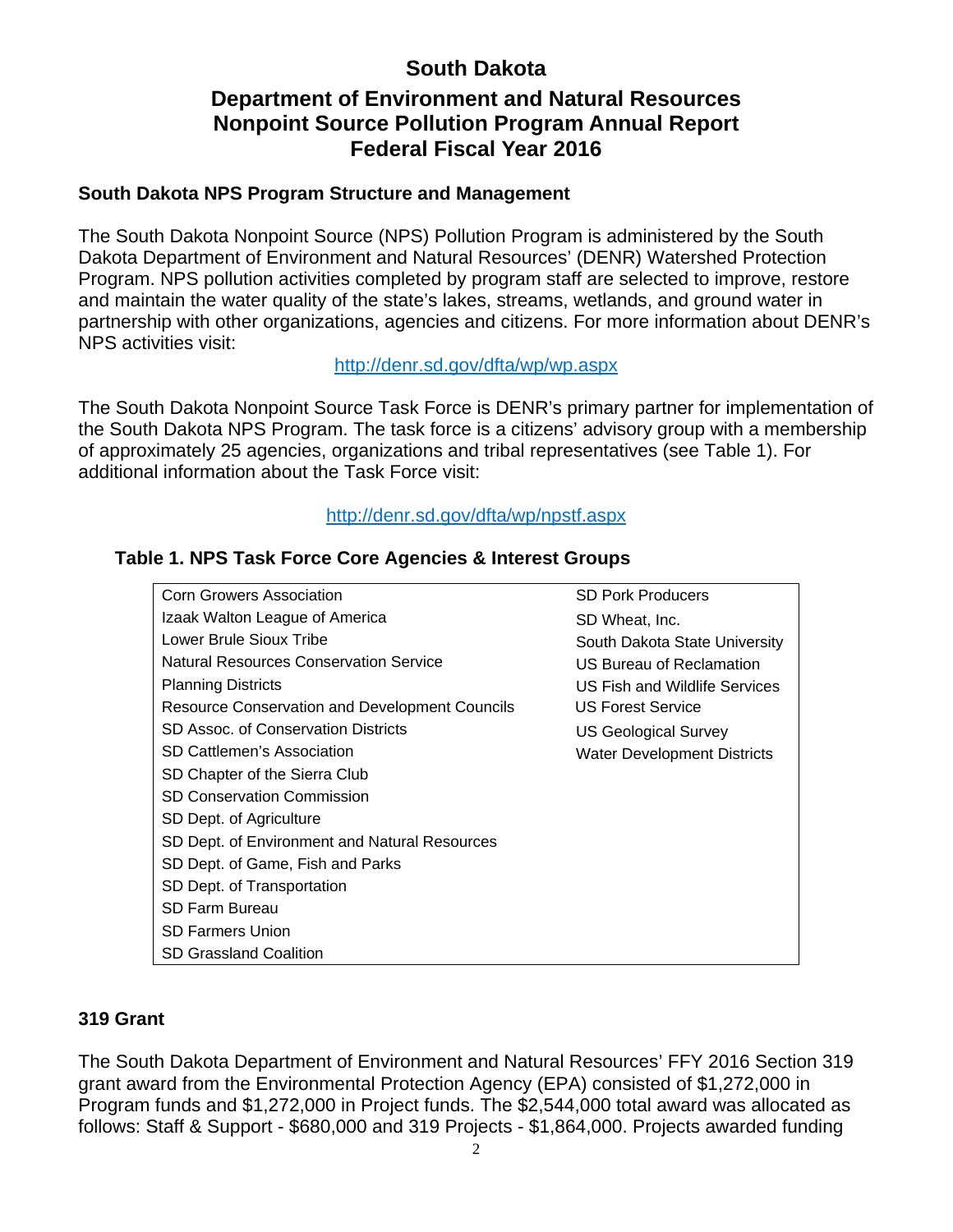from the Department's FFY 2016 Grant are listed in Table 2. For EPA grant award purposes, half is designated as Program Funds that can be used for all activities that support the goals of the state NPS Management Plan. The other half is designated as Project Funds that must be spent on watershed projects to restore impaired waters.

The South Dakota Board of Water and Natural Resources awarded \$93,000 in Clean Water State Revolving Fund (CWSRF) Water Quality Grant dollars to supplement the 319 pass through funds. See Table 8.

| <b>Project</b>                              |               | Grant (\$)    |    |             |
|---------------------------------------------|---------------|---------------|----|-------------|
| <b>Staff &amp; Support</b>                  | Program       | Project       |    | Total       |
| <b>DENR Staffing and Technical Support</b>  | \$ 680,000    |               | \$ | 680,000     |
| Implementation                              |               |               |    |             |
| Belle Fourche River - Segment 7 (Amendment) | 400,000<br>S. | $\frac{1}{2}$ | S  | 400,000     |
| Upper Big Sioux - Segment 7                 | \$192,000     | \$<br>8,000   | \$ | 200,000     |
| SD NPS Information & Education - Segment 4  |               | \$<br>86,700  | \$ | 86,700      |
| (Amendment)                                 |               |               |    |             |
| South Central Watershed Project - Segment 1 |               | \$<br>988,335 | \$ | 988,335     |
| SDSU Bacteria in Sediment Project           |               | \$<br>188.965 | \$ | 188,965     |
| Total 319                                   | \$1,272,000   | \$1,272,000   |    | \$2,544,000 |

#### **Table 2. FFY 2016 Section 319 Project Awards**

Projects awarded 319 funding during FFY 2016 using prior year funds reverted from projects that were completed but did not expend the total amount awarded are listed in Table 3.

#### **Table 3. Projects Awarded Section 319 Grants from Prior Year Funds**

|                                                |       |            | 319 Grant |
|------------------------------------------------|-------|------------|-----------|
| Project                                        |       | Grant (\$) | Year      |
| <b>Implementation</b>                          |       |            |           |
| Northeast Glacial Lakes Project Segment 3      | \$    | 100,000.00 | 2012      |
| Lewis & Clark Implementation Project Segment 4 | \$    | 36,675.13  | 2011      |
| Lewis & Clark Implementation Project Segment 4 | \$    | 304,173.94 | 2012      |
| Big Sioux River Project Segment 3              | \$    | 153,193.92 | 2011      |
| Spring Creek Project Segment 3                 | \$    | 31,182.63  | 2013      |
| Spring Creek Project Segment 3                 | \$    | 68,297.17  | 2012      |
|                                                | Total | 693,522.79 |           |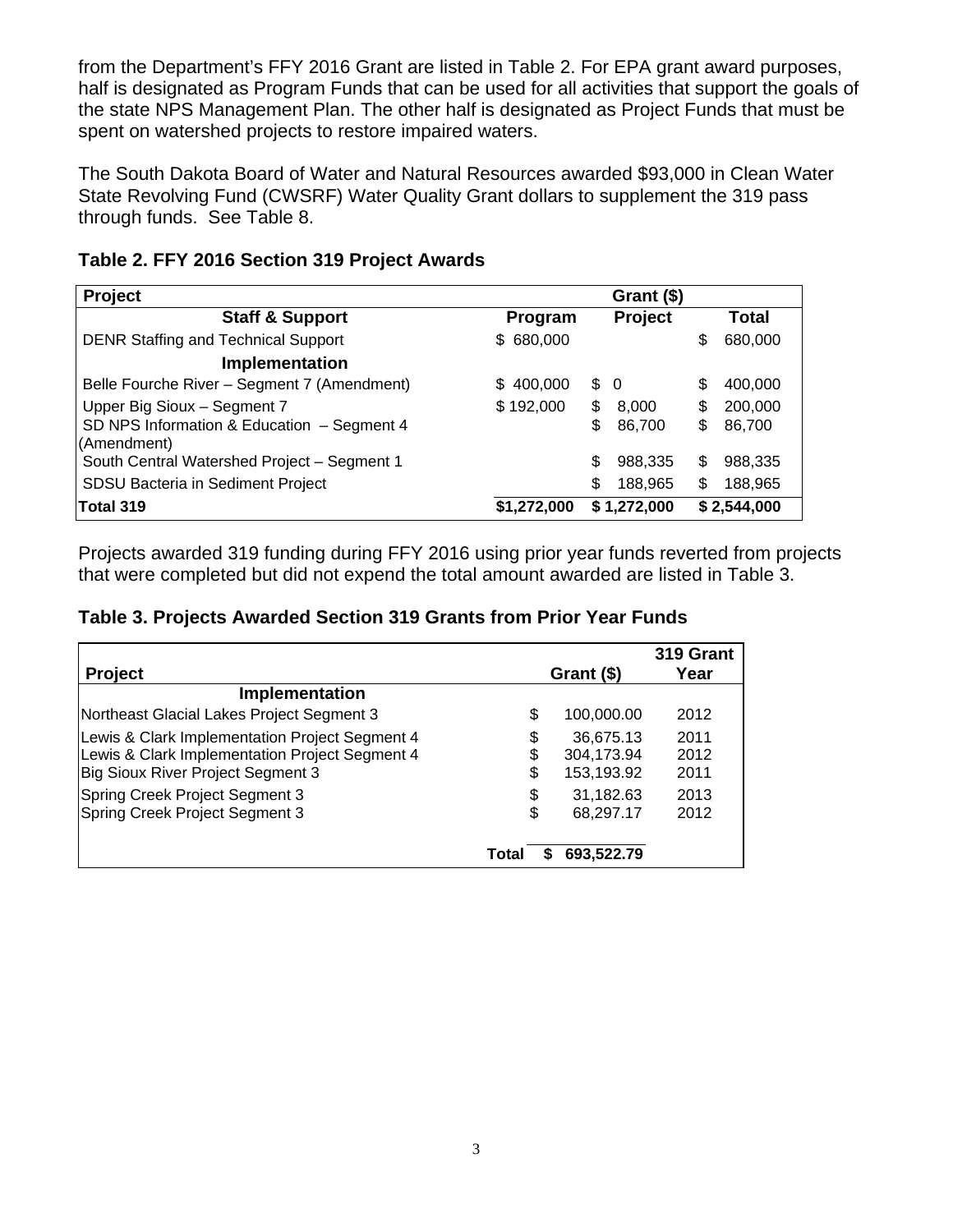#### **Active 319 Projects**

A list of Section 319 projects funded by previous grant awards that were open during the FFY 2016 reporting period is provided in Appendix A. The list is arranged by river basin.

#### **Completed 319 Projects**

Table 4 contains a list of 319 projects closed during FFY 2016. The status of the final report is listed for each project.

#### **Table 4. 319 Projects Closed During FFY 2016**

|                                         | <b>Final Report Status</b> |             |            |             |            |
|-----------------------------------------|----------------------------|-------------|------------|-------------|------------|
| <b>Project</b>                          | In                         | In Review   |            | Approved    |            |
|                                         | <b>Preparation</b>         | <b>DENR</b> | <b>EPA</b> | <b>DENR</b> | <b>EPA</b> |
| Lewis & Clark Watershed Implementation  |                            |             |            |             |            |
| Project Segment 4                       |                            |             |            |             |            |
| Upper Big Sioux River Watershed         |                            |             |            |             |            |
| Implementation Project Segment 6        |                            |             |            |             |            |
| SDSU Impacts of Winter Manure Spreading |                            |             |            |             |            |

A historical list of Section 319 projects completed by DENR and its project partners is provided in Appendix B. The projects are listed alphabetically by river basin. Unless otherwise indicated, a final report for each project has been filed with EPA, entered in the Grant Reporting and Tracking System (GRTS), and is available from the SD State Library. Several of the reports are also available by visiting:

http://denr.sd.gov/dfta/wp/wqinfo.aspx

During 2016, DENR continued activities to close out all 319 grants awarded to the department by their current expiration dates. The 2012 grant is on target for being completed on time in 2017. See Appendix F for the final 2011 report.

#### **604(b) Grant**

South Dakota had three 604(b) grants open during the FFY 2016 reporting period. The Section 604(b) project activities are detailed in Table 5.

#### **Table 5. 604(b) Projects Active in FFY 2016**

| Grant #C6-99813114                                   |              |               |
|------------------------------------------------------|--------------|---------------|
| <b>Project</b>                                       | Grant (\$)   | <b>Status</b> |
| Skunk Creek - National Water Quality Initiative      | \$29,973.02  | On Schedule   |
| SDSU Cropland Planning for Water Quality Improvement | \$21,133.09  | Completed     |
| <b>Central SD Water Quality Monitoring Project</b>   | \$24,823.67  | On Schedule   |
| <b>DENR Sampling Supplies</b>                        | \$300.00     | On Schedule   |
| DENR Contractual - Misc. Water Quality Analysis      | \$23,770.02  | On Schedule   |
|                                                      | \$100,000.00 |               |
|                                                      |              |               |
| <b>Projects</b>                                      | Grant (\$)   | <b>Status</b> |
| Skunk Creek - National Water Quality Initiative      | \$25,000,00  | On Schedule   |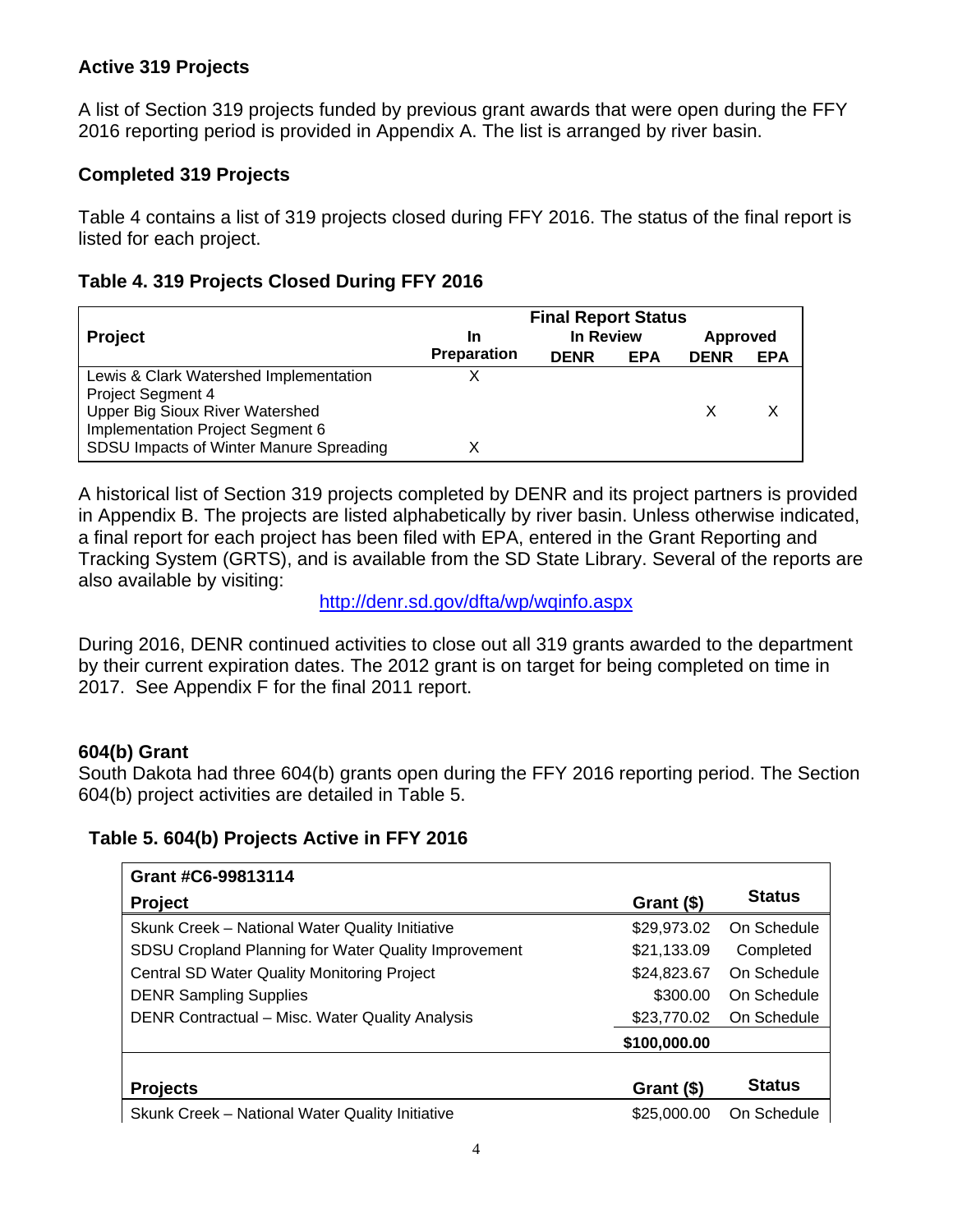| SDSU Cropland Planning for Water Quality improvement                                                                                                     | \$2,360.77                               | Completed                                 |
|----------------------------------------------------------------------------------------------------------------------------------------------------------|------------------------------------------|-------------------------------------------|
| West Vermillion River Sampling Project                                                                                                                   | \$10,000.00                              | On Schedule                               |
| <b>Central SD Water Quality Monitoring Project</b><br>DENR Contractual - Misc. Water Quality Analysis<br><b>EDWDD Lake Monitoring Assessment Project</b> | \$34,066.33<br>\$8,572.90<br>\$20,000.00 | On Schedule<br>On Schedule<br>On Schedule |
|                                                                                                                                                          | \$100,000.00                             |                                           |
| Grant #C6-99813116                                                                                                                                       |                                          |                                           |
|                                                                                                                                                          |                                          |                                           |
| <b>Project</b>                                                                                                                                           | Grant (\$)                               | <b>Status</b>                             |
| Skunk Creek - National Water Quality Initiative                                                                                                          | \$11,247.74                              | On Schedule                               |
| <b>EDWDD Lake Monitoring Project</b>                                                                                                                     | \$60,000.00                              | On Schedule                               |
| DENR Contractual - Misc. Water Quality Analysis                                                                                                          | \$28,752.26                              | On Schedule                               |

A historical listing of completed 604(b) funded projects is located in Appendix C.

#### **Section 106 Categorical Grant**

South Dakota had two 106 Supplemental Categorical grants open during the FFY 2016 reporting period. The Section 106 project activities are detailed in Table 6.

#### **Table 6. Section 106 Categorical Grant Activities**

| Grant I-97893801-3<br>2-Jun-16 through 31-Dec-2019 |            |
|----------------------------------------------------|------------|
| <b>Projects</b>                                    | Grant (\$) |
| Stream Reference Site Development                  | \$95,000   |
| National and Statewide Lake Assessments            | \$128,900  |
| Use Attainability Assessments                      | \$16,000   |
| Stage/Discharge Relationship Development           | \$59,400   |
| Sediment Diatom Analysis                           | \$78,000   |
|                                                    | \$377,300  |

| Grant I-97895301-2<br>12-May-14 through 30-Sep-2018 |            |
|-----------------------------------------------------|------------|
| <b>Project</b>                                      | Grant (\$) |
| <b>DENR Stream Reference Site Development</b>       | \$184,599  |
| <b>State Scale Statistical Lake Survey</b>          | \$59,804   |
| Use Attainability Assessments                       | \$25,908   |
| Stage/Discharge Relationship Development            | \$48,640   |
|                                                     | \$318,951  |

A historical listing of completed Section 106 funded projects is located in Appendix D.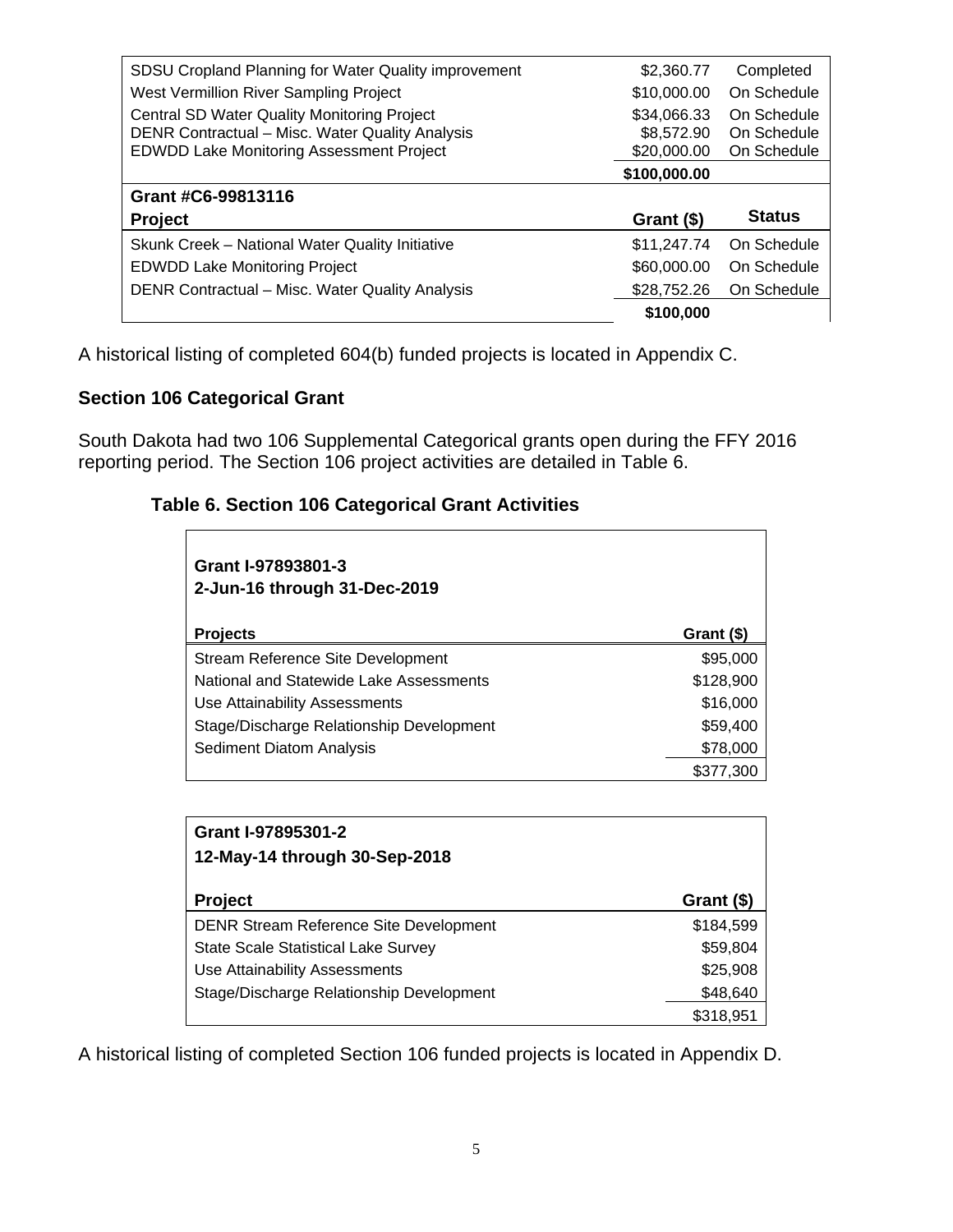#### **Grants Reporting and Tracking System**

South Dakota enters information about 319 funded projects into the EPA Grants Reporting and Tracking System (GRTS) database. The GRTS database contains information about project funding, goals, and tasks. During FFY 2016, DENR entered annual evaluations for all active projects. The reports detail project activities and progress for the period October 1, 2015 – September 30, 2016. The program can be accessed at:

#### http://iaspub.epa.gov/pls/grts/f?p=110:199

#### **Staff**

During the reporting period, the Watershed Protection Program was authorized 13 full-time equivalents (FTE). Included in the number were 11 environmental scientists, one natural resources engineer and one program administrator. Visit the Watershed Protection website for contact information, areas of program responsibility and information about staff and support program goals.

http://denr.sd.gov/dfta/wp/staff.aspx

Watershed staff provided funded projects with technical assistance and project oversight through onsite and electronic means during FFY 2016. They also assisted prospective project partners with the preparation of project proposals and implementation plans. In FFY 2016, staff initiated five contracts obligating \$2,102,101 (319, 106, & 604(b)) in federal funds and processed 88 payment requests for federal funds totaling \$2,213,573 from all sources; initiated three contracts obligating \$808,000 (Clean Water State Revolving Fund, Consolidated Water Facilities Construction Program, and Clean Water State Revolving Fund – Water Quality) in state and other funds and processed 33 payment requests from these sources totaling \$1,344,554.

#### **Training & Support**

Training was provided for department program staff, local watershed implementation and assessment project staff, and stakeholder groups. This training consisted of onsite project assistance, specialized training for monitoring and assessment, and coordinator workshops. In addition to the training opportunities provided with direct involvement by the department, training is provided by 319 implementation project sponsors. Examples of training opportunities would be volunteer water quality monitoring, managed grazing tours and workshops, soil health demonstrations, and nutrient management workshops.

#### **Project Guidance & Oversight**

Watershed staff provided project management assistance to project sponsors during all phases of project development, implementation and evaluation. The project guidance information and other documents are available at:

#### http://denr.sd.gov/dfta/wp/319.aspx

Program project officers are encouraged to complete at least two onsite visits to each assigned project each year. During FFY 2016, the reviews resulted in the revision of several project implementation plans and budgets.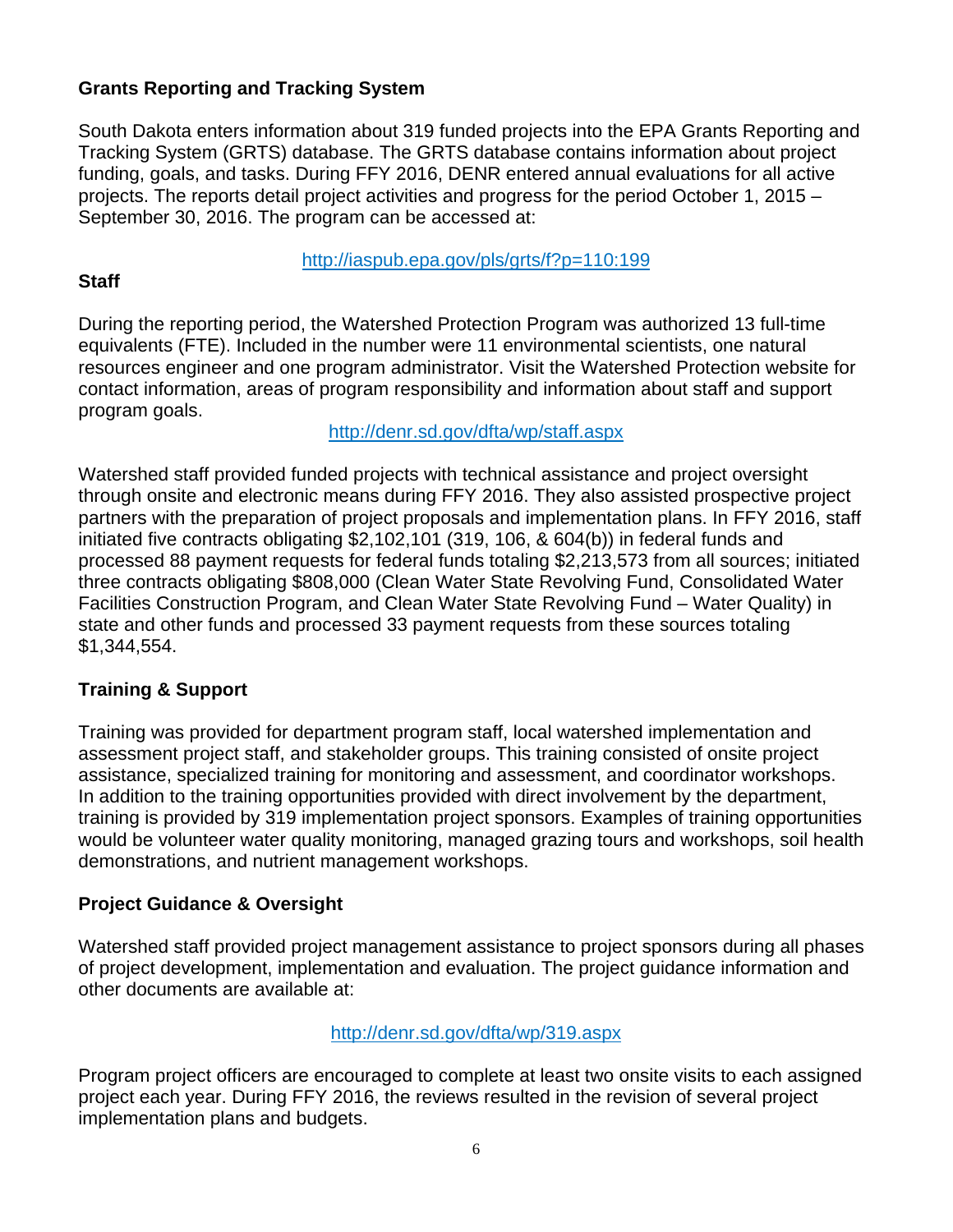#### **Information and Education**

The NPS Information and Education (I & E) Program is implemented through DENR's Watershed Protection Program. In FFY 2003, the decision was made to outsource the primary responsibility for the implementation of the statewide NPS Information & Education Program to the South Dakota Discovery Center. The Discovery Center was awarded a \$200,000 grant in FFY 2004 for that purpose. In FFY 2007, the Center was awarded \$200,000 to continue the project. In FFY 2010, they received \$300,000 for Segment 3. In FFY 2014, the Center received \$250,000 for Segment 4 with an additional \$86,700 awarded in 2016. DENR maintains a close working relationship with the Discovery Center to ensure program milestones are met and to ensure that the program is widely advertised. Additional outreach activities with which the department was involved during FFY 2016 are outlined below.

Dakota Water Watch is a system of trained citizen volunteers who take time each year to gather water quality information on lakes, streams and wetlands in their area. This helps fill data gaps and helps to monitor the water quality in eastern South Dakota. In FFY 2013, this program was expanded to the western part of the state.

Since 1992, South Dakota Water Festivals have delivered a strong water conservation message to an increasing number of fourth graders. Our goal is to provide a multi-topic, interdisciplinary, one-day water "science fair" where kids apply water education knowledge learned in the classroom to "real life" problem solving situations. More than 4,500 students and 240 teachers are served by 140 volunteers at Water Festivals each year.

The Leopold Conservation Award program in South Dakota was started in 2010. It has several positive outcomes. First, it recognizes and celebrates extraordinary achievement in voluntary conservation by private landowners. Second, it inspires countless other landowners by example. Third, it provides a prominent platform by which agricultural community leaders are recognized as conservation ambassadors to citizens outside of agriculture. Finally, the program builds bridges between agriculture, government, environmental organizations, industry and academia to advance the cause of private lands conservation.

Envirothon is North America's largest high school environmental education competition. The goal is to develop in young people an understanding of the principles and practices of natural resource management and ecology. Envirothon is a South Dakota NPS I&E project where three teams competed in 2013, four teams in 2014, no event was held in 2015, and 5 teams competed in 2016.

#### **Financial and Technical Assistance Provided by Project Partners**

While financial and technical assistance received from the Environmental Protection Agency provide the base for the South Dakota NPS Program, the resources available from public and private program partners are integral components of many program activities. Selected partnerships active during the past year are summarized below. For additional information about these and other program partnerships, consult the *South Dakota Watershed Project Funding and Technical Assistance Guide.* An electronic copy of the guide is available by visiting:

http://denr.sd.gov/dfta/wp/documents/NPSFundingTechnicalAssistanceGuide.pdf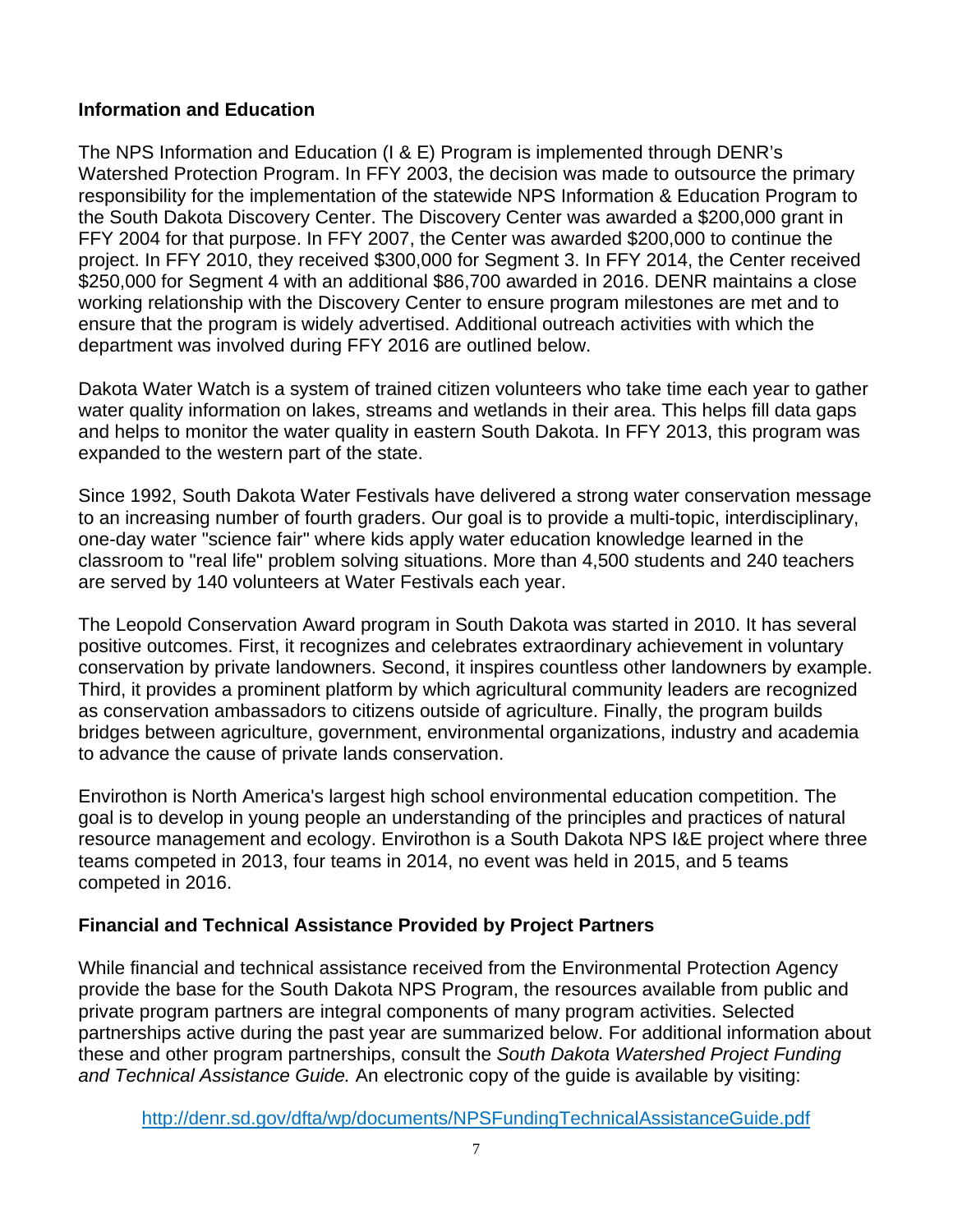#### **USDA Natural Resources Conservation Service and Farm Service Agency**

The USDA Natural Resources Conservation Service (NRCS) and Farm Service Agency (FSA) are active project partners in nearly all phases of the NPS Program. Financial assistance for NPS related activities provided by USDA administered programs during FFY 2016 is shown in Table 7.

| Program                                                                                      | # Applications Funded | <b>Acres</b> | Funding (\$) |
|----------------------------------------------------------------------------------------------|-----------------------|--------------|--------------|
| Conservation Stewardship Program (CSP)                                                       | 435                   | 881.140      | \$18,565,211 |
| Environmental Quality Incentives (EQIP)<br><b>Agricultural Conservation Easement Program</b> | 391                   | 346,509      | \$14,834,066 |
| (ACEP)                                                                                       | 21                    | 2.591        | \$8,561,129  |
| National Water Quality Initiative (NWQI) *                                                   |                       |              | \$153,566    |

#### **Table 7. SD NPS Related Activities Funded during FFY 2016 by USDA Programs**

\*The National Water Quality Initiative (NWQI) was initiated in FFY 2012. The goal is to remove streams and other waterbodies from the 303(d) list, from threatened status or from contributing to impairments. NWQI will assist producers to address high-priority water resource concerns in small watersheds. The State partnership selected four 12 digit Hydrologic Units in the Skunk Creek watershed, which drains to the Big Sioux River. The significance of this tributary is that it contributes pollutants that affect the city of Sioux Falls' ability to meet water quality standards for the portion of the Big Sioux River that flows through the city. During 2014, an in-stream monitoring project was initiated to determine progress toward Skunk Creek meeting its assigned beneficial uses and that progress is still moving forward today. In FY2016, the State and NRCS agreed to discontinue work in two NWQI watersheds in the Skunk Creek watershed and identify two new NWQI watersheds in the Firesteel Creek watershed. Firesteel Creek is a tributary to the James River and is impaired for bacteria and Total Suspended Solids. In-stream monitoring on Firesteel Creek began and planning and implementation are currently ongoing in the Firesteel Creek NWQI watersheds.

#### **US Geologic Survey**

The US Geologic Survey provides technical assistance and water quality data to several South Dakota nonpoint source assessment and implementation projects, especially those that include large tracts of federal and tribal lands. The survey is also an active participant in planning and conducting the Eastern South Dakota Water Conference and the Black Hills South Dakota Hydrology Conference.

#### **US Fish and Wildlife Service**

The US Fish and Wildlife Service (USFWS) provides technical and financial assistance to watershed projects for Best Management Practice (BMP) installation. This assistance centers primarily on cost share for practices related to managed grazing systems and wetland habitat development. The main USFWS programs providing funds for BMPs are Partners for Fish and Wildlife Program and North American Waterfowl Conservation Act. Commonly cost shared BMPs include grass seeding, cross fencing, multiple purpose ponds and riparian exclusion fencing.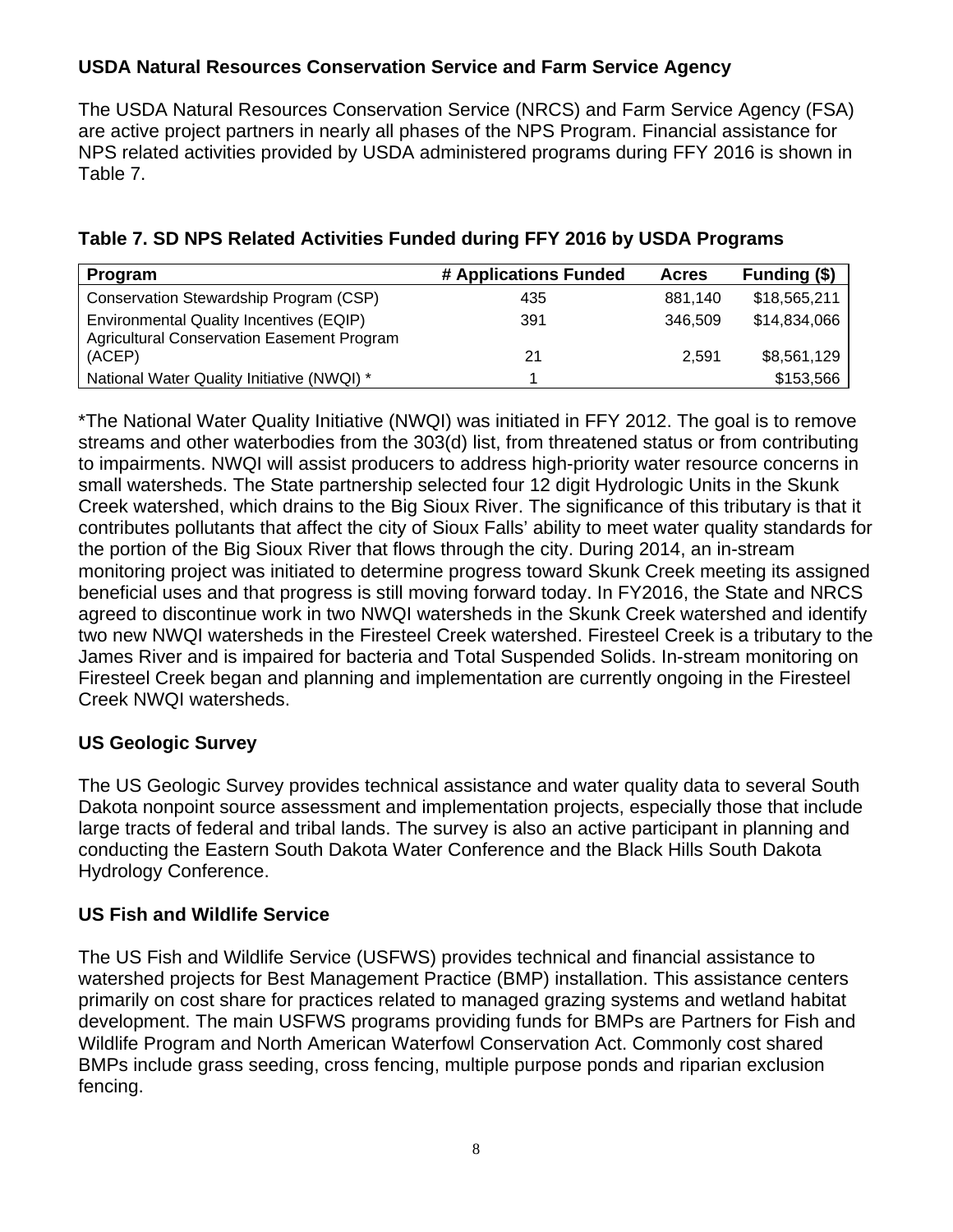#### **South Dakota Board of Water and Natural Resources Grant assistance**

The Consolidated Water Facilities Construction Program (CWFCP) is administered by the South Dakota Board of Water and Natural Resources (BWNR). The program provides state grants and low interest loans for projects on the State Water Facilities Plan. NPS structural and construction BMPs, such as animal waste management systems (AWMS) and shoreline stabilization, are eligible for cost share funds through the program. Projects awarded Consolidated Water Facilities Construction Program funds during the reporting period are listed in Table 8.

The BWNR also provides Water Quality grant assistance to watershed projects from the Clean Water State Revolving Fund (CWSRF) Administrative Surcharge Fees. Projects awarded Water Quality grants during the reporting period are listed in Table 8.

#### **Table 8. FFY 2016 State Grants**

| <b>Project</b>                                                                                                | <b>Funding Source</b> |              | Grant Award (\$) |
|---------------------------------------------------------------------------------------------------------------|-----------------------|--------------|------------------|
| South Central Watershed Implementation Project<br>Segment 1<br>South Central Watershed Implementation Project | <b>CWFCP</b>          |              | \$275,000        |
| Segment 1                                                                                                     | <b>CWSRF WQ Grant</b> |              | \$93,000         |
|                                                                                                               |                       | <b>Total</b> | \$368,000        |

#### **South Dakota Clean Water State Revolving Fund (NPS Incentive Loan Program)**

The South Dakota Board of Water and Natural Resources administers the state's Clean Water State Revolving Fund (CWSRF) loan program. During 2004, the board established a nonpoint source incentive rate for nonpoint source projects. Projects for traditional wastewater or storm water that include a nonpoint source component are eligible for the nonpoint source interest rate. The annual principal and interest payment is calculated for a loan at the current base SRF interest rates of 2.25 percent for loans with a term of 10 years or less, 3 percent for loans with a term of 11 to 20 years, and 3.25 percent for loans with a term greater than 20 years. Using the lower incentive interest rates of 1.25 percent, 2 percent, and 2.25 percent, respectively, a loan is sized using the annual payment previously calculated. The difference in the two loan principal amounts is the amount of funding available for the NPS component of the project.

Since its inception, five NPS project sponsors have used the NPS incentive program rate in partnership with municipalities. In FFY 2016, one new CWSRF NPS Incentive Loan was awarded. The NPS projects and loan amounts are shown in Table 9.

| <b>Project</b>                                         | <b>Municipality</b>           | <b>SRF Loan</b> |
|--------------------------------------------------------|-------------------------------|-----------------|
| <b>FFY 2005</b>                                        |                               |                 |
| Brown County Water Quality Improvement Project         | City of Aberdeen              | \$1,156,259     |
| Central Big Sioux Watershed Project - Segment 1        | City of Sioux Falls           | \$4,374,985     |
| <b>FFY 2006</b>                                        |                               |                 |
| Upper Big Sioux River Watershed Project -Segment 4     | City of Watertown             | 113,985<br>S    |
| <b>FFY 2007</b>                                        |                               |                 |
| Upper Big Sioux River Watershed Project - Segment 5    | City of Watertown             | 139,952<br>S    |
| <b>FFY 2009</b>                                        |                               |                 |
| Firesteel Creek / Lake Mitchell Watershed Project      | City of Mitchell              | 148,523<br>\$.  |
| <b>FFY 2011</b>                                        |                               |                 |
| Central Big Sioux Watershed Project - Segment 2        | City of Sioux Falls           | \$1,901,014     |
| Belle Fourche River Implementation Project - Segment 5 | <b>BF Irrigation District</b> | 200,000         |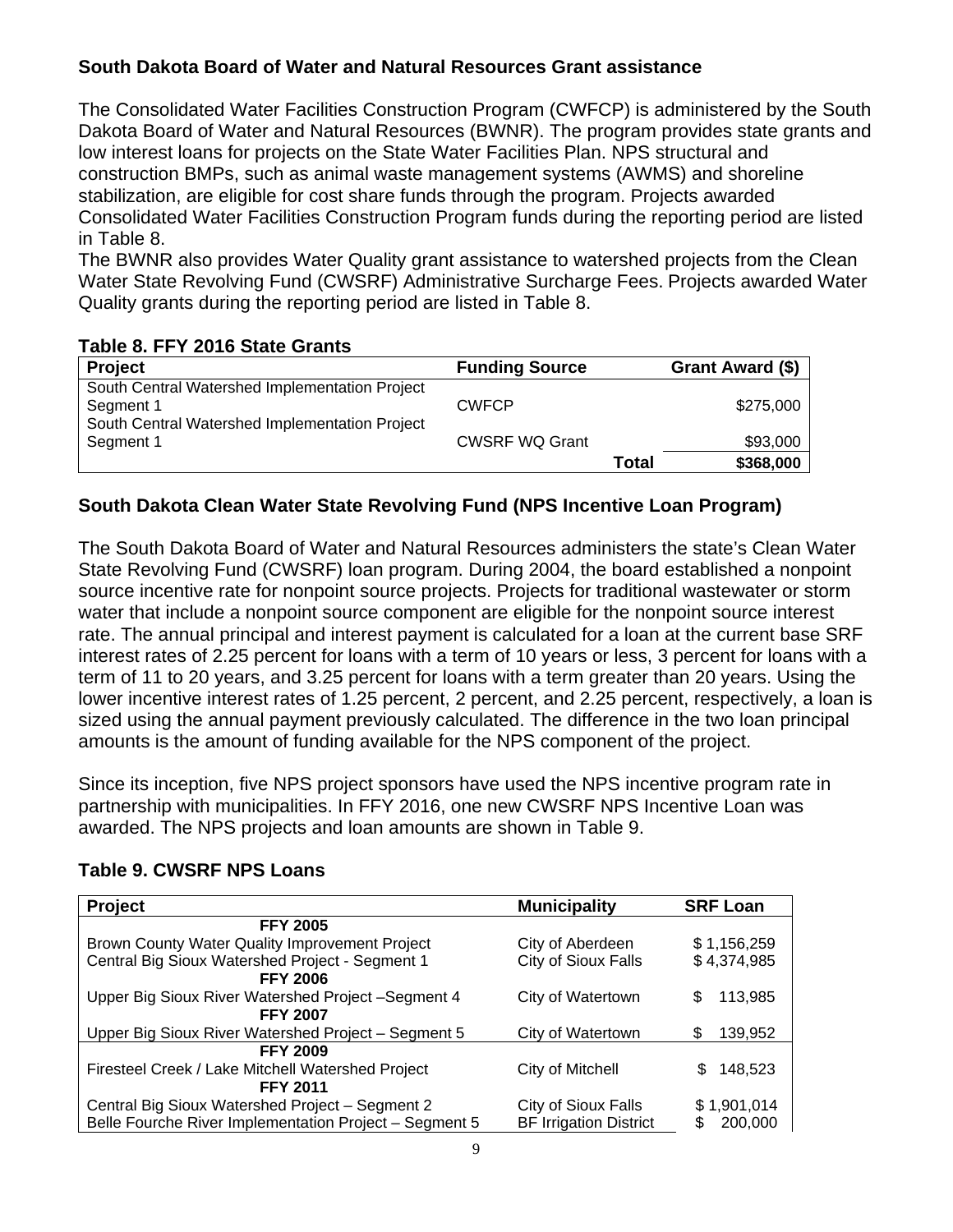| <b>FFY 2015</b>                                 |                     |              |
|-------------------------------------------------|---------------------|--------------|
| Central Big Sioux Watershed Project – Segment 3 | City of Sioux Falls | \$1,839,457  |
| <b>FFY 2016</b>                                 |                     |              |
| Central Big Sioux Watershed Project - Segment 3 | City of Sioux Falls | \$449,000    |
|                                                 | Total               | \$10,323,175 |
|                                                 |                     |              |

#### **South Dakota Department of Agriculture**

The South Dakota Department of Agriculture (SDDA) provides state funds to conservation districts for the installation of conservation BMPs through the Conservation Grants Program. During this reporting period, SDDA awarded \$500,000 to conservation district projects. Many of these projects include NPS related activities.

South Dakota Department of Environment & Natural Resources, Game, Fish & Parks and Agriculture worked togather to develop the Habitat Pays website. The Habitat Pays website focuses on compiling habitat and conservation funding programs and assistance from federal and state agencies. The information is easily accessible to South Dakota landowners and the general public with interest in creating wildlife habitat and improving water quality. For more information visit:

#### http://habitat.sd.gov/

#### **South Dakota Department of Game, Fish, and Parks (GFP)**

The South Dakota Department of Game, Fish, and Parks (GFP) assistance programs accessed by projects are similar to those offered by the USFWS and center mainly on managed grazing and wetlands. For a description of the programs and practices cost shared, visit:

#### http://gfp.sd.gov/wildlife/private-land/default.aspx

#### **319 Grant Match**

Nonfederal match of 40 percent of project expenditures is required for Section 319 grants. South Dakota takes a conservative approach to approving nonfederal match submitted by its project partners. As much of the match comes from the construction and implementation of BMPs, a large proportion of the match requirement for many projects is documented during the later phases of a project. See Appendix E for a summary of nonfederal match documented for each of the department's 319 grants.

#### **Water Quality Improvements**

The South Dakota NPS Program considers quantification of load reductions and resultant water quality improvements essential to evaluating project goal attainment and reaching the TMDLs established for priority waterbodies. The quantification process uses a combination of modeling and water quality sample results. Commonly used models include Revised Universal Soil Loss Equation (RUSLE 2), Annualized Agricultural Nonpoint Source (AnnAGNPS), and Spreadsheet Tool for the Estimation of Pollutant Load (STEPL). In FFY 2007, DENR adopted STEPL as the primary load reduction estimation model for reporting annual and cumulative load reductions in GRTS.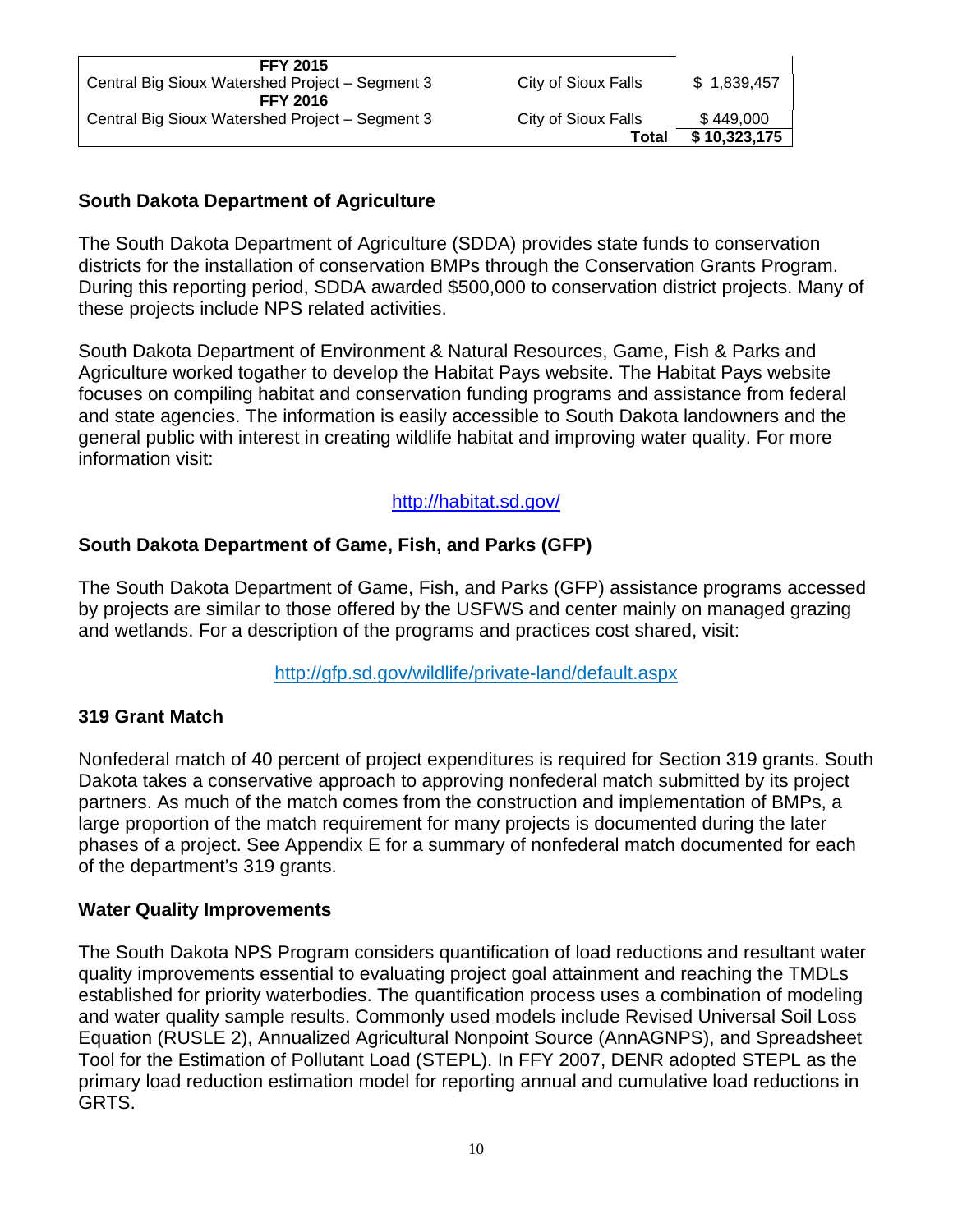Annual load reductions/water quality improvements documented are entered in GRTS. Load reductions for waterbodies located in project areas during FFY 2016 were 23,633 pounds of nitrogen, 6,044 pounds of phosphorous and 3,096 tons of sediment.

| <b>Project Name</b>                                                          | <b>Nitrogen</b><br>(Ibs. per<br>year) | <b>Phosphorus</b><br>(Ibs. per year) | <b>Sediment</b><br>(tons per<br>year) |
|------------------------------------------------------------------------------|---------------------------------------|--------------------------------------|---------------------------------------|
| Big Sioux River Watershed Implementation Project<br>Segment 3                | 11,265                                | 2,744                                | 441                                   |
| Northeast Glacial Lakes Watershed Implementation<br><b>Project Segment 3</b> | 4,291                                 | 1,036                                | 619                                   |
| Upper Big Sioux River Watershed Implementation<br>Project Segment 6          | 970                                   | 302                                  | 24                                    |
| Upper Big Sioux River Watershed Implementation<br><b>Project Segment 7</b>   | 1,511                                 | 313                                  | 36                                    |
| Lewis & Clark Watershed Implementation Project<br>Segment 4                  | 4,852                                 | 1,166                                | 788                                   |
| South Central Watershed Implementation Project<br>Segment 1                  | 239                                   | 48                                   | 30                                    |
| Belle Fourche River Watershed Implementation Project<br>Segment 7            | 490                                   | 429                                  | 1,150                                 |
| Spring Creek Watershed Implementation Project<br>Segment 3                   | 15                                    | 6                                    | 8                                     |
| <b>Totals</b>                                                                | 23,633                                | 6,044                                | 3,096                                 |

#### **Table 10. Load Reductions for Projects during FFY 2016**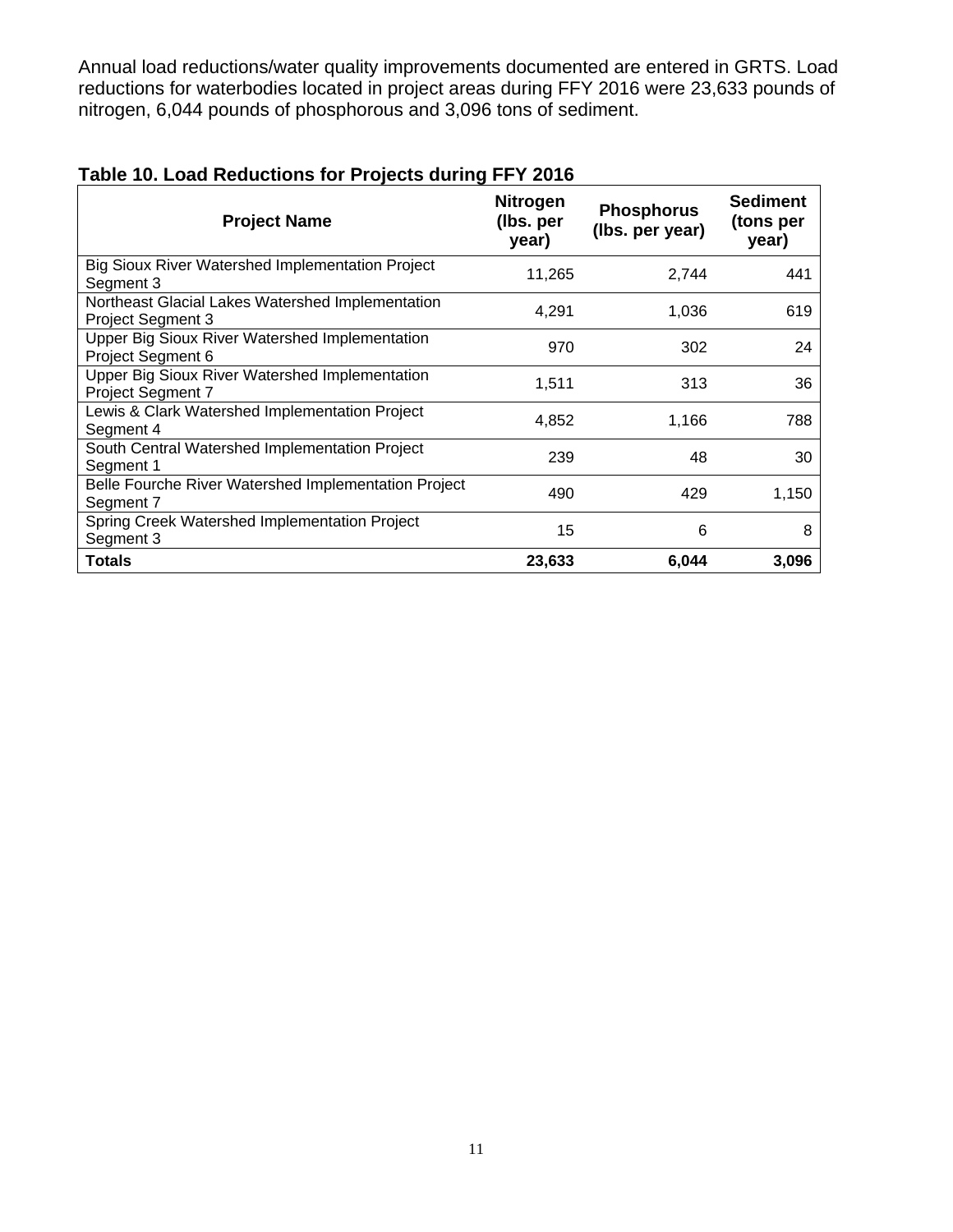#### Appendix A

## **Open NPS Projects Funded by Previous Section 319 Grants by River Basin**

| <b>River Basin</b>                   | <b>Project</b>                                             |  |  |
|--------------------------------------|------------------------------------------------------------|--|--|
| <b>Bad River</b>                     | None                                                       |  |  |
| <b>Belle Fourche River</b>           | Belle Fourche River Watershed Management - Segment 7       |  |  |
| <b>Big Sioux River</b>               | Big Sioux River Watershed Implementation - Segment 3       |  |  |
|                                      | NE Glacial Lakes Watershed Improvement - Segments 3        |  |  |
|                                      | Upper Big Sioux River Implementation - Segment 6           |  |  |
| <b>Cheyenne River</b>                | Spring Creek Watershed Implementation - Segment 3          |  |  |
| <b>Grand River</b>                   | None                                                       |  |  |
| <b>James River</b>                   | South Central Watershed Implementation Project - Segment 1 |  |  |
| <b>Minnesota River</b>               | NE Glacial Lakes - Segment 3                               |  |  |
| <b>Missouri River</b>                | Lewis & Clark Watershed Implementation - Segment 4         |  |  |
| <b>Red River</b>                     | None                                                       |  |  |
| <b>Vermillion River</b>              | None                                                       |  |  |
| <b>White River</b>                   | None                                                       |  |  |
| <b>Statewide / Regional Projects</b> | Grassland Management & Planning - Segment 4                |  |  |
|                                      | SD NPS Information & Education Partnership - Segment 4     |  |  |
|                                      | 303(d) Watershed Planning and Assistance - Segment 3       |  |  |
|                                      | Impacts of winter Manure Spreading                         |  |  |
|                                      | Bacteria in Sediment Transport Project                     |  |  |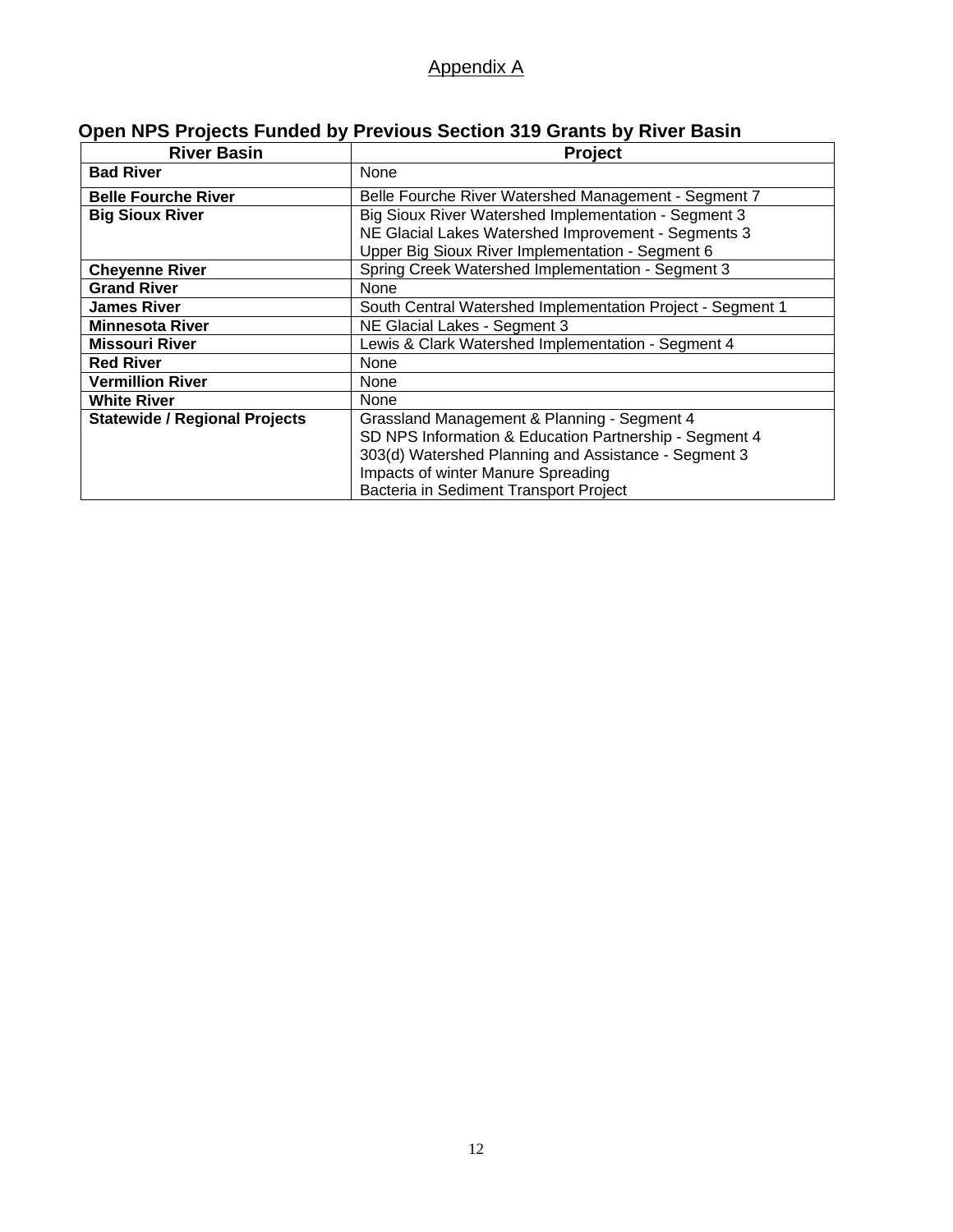#### Appendix B

| <b>Completed Section 319 Projects by River Basin</b> |  |
|------------------------------------------------------|--|
|------------------------------------------------------|--|

| <b>River Basin</b>         | <b>Project</b>                                                    |  |  |  |
|----------------------------|-------------------------------------------------------------------|--|--|--|
| <b>Bad River</b>           | Bad River Water Quality Project - Phase II                        |  |  |  |
|                            | Bad River Water Quality Project - Phase III                       |  |  |  |
|                            | Hayes and Waggoner Lakes TMDL                                     |  |  |  |
|                            | <b>Upper Bad River Demonstration</b>                              |  |  |  |
| <b>Belle Fourche River</b> | Bear Butte Creek Riparian Demonstration                           |  |  |  |
|                            | <b>Belle Fourche River Assessment</b>                             |  |  |  |
|                            | Belle Fourche River Watershed Management Plan - Segments 1, 2, 3, |  |  |  |
|                            | 4, 5, and 6                                                       |  |  |  |
| <b>Big Sioux River</b>     | <b>Bachelor Creek Assessment</b>                                  |  |  |  |
|                            | Bachelor Creek Hydrologic Unit                                    |  |  |  |
|                            | <b>Big Sioux Bank Stability</b>                                   |  |  |  |
|                            | <b>Big Sioux TMDL Through Sioux Falls</b>                         |  |  |  |
|                            | <b>Big Sioux Well Head Protection</b>                             |  |  |  |
|                            | <b>Blue Dog Lake Assessment</b>                                   |  |  |  |
|                            | Blue Dog Lake Watershed Improvement                               |  |  |  |
|                            | Central Big Sioux River Implementation - Segment 1 & 2            |  |  |  |
|                            | Central Big Sioux River (Interim) Project                         |  |  |  |
|                            | Deuel County Lakes Implementation                                 |  |  |  |
|                            | Enemy Swim Lake Implementation                                    |  |  |  |
|                            | Lake Campbell Watershed Restoration                               |  |  |  |
|                            | Lakes Cochrane/Oliver Watershed Improvement                       |  |  |  |
|                            | Lakes Herman/Madison/Brant Implementation                         |  |  |  |
|                            | Lake Kampeska Watershed                                           |  |  |  |
|                            | Lake Norden/Lake Albert/Lake St. John Assessment                  |  |  |  |
|                            | Lake Poinsett Watershed - Segment 1 & 2                           |  |  |  |
|                            | Lower Big Sioux River Implementation - Segment 1 & 2              |  |  |  |
|                            | Northeast Glacial Lakes - Segment 1 & 2                           |  |  |  |
|                            | <b>Pickerel Lake Protection</b>                                   |  |  |  |
|                            | Roy Lake Assessment                                               |  |  |  |
|                            | Upper Big Sioux River Watershed - Segments 1, 2, 3, 4, 5, & 6     |  |  |  |
|                            | Wall Lake Watershed Project                                       |  |  |  |
|                            | Wall Lake Post Project Assessment                                 |  |  |  |
| <b>Cheyenne River</b>      | Whitewood Creek- Bear Butte Creek Temperature TMDL Phase 2        |  |  |  |
|                            | Cheyenne River Phase I TMDL Assessment                            |  |  |  |
|                            | Foster Creek Riparian Demonstration - Stanley Co.                 |  |  |  |
|                            | Lower Cheyenne River TMDL Assessment - Phase I                    |  |  |  |
|                            | Lower Cheyenne River TMDL Assessment 2                            |  |  |  |
|                            | <b>Piedmont Valley Assessment</b>                                 |  |  |  |
|                            | Rapid City Storm Water                                            |  |  |  |
|                            | Spring Creek Implementation - Segment 1 & 2                       |  |  |  |
| <b>Grand River</b>         | Shadehill Lake Protection Staffing & Support                      |  |  |  |
| <b>James River</b>         | Brown County Implementation - Segment 2                           |  |  |  |
|                            | Clear Lake Assessment - Marshall Co.                              |  |  |  |
|                            | Cottonwood & Louise TMDL                                          |  |  |  |
|                            | Elm Lake Implementation Project                                   |  |  |  |
|                            | Firesteel Creek/Lake Mitchell Watershed Project - Segments 1 & 2  |  |  |  |
|                            | Foster Creek Riparian Demonstration - Beadle Co.                  |  |  |  |
|                            | Jones Lake/ Rose Hill Lake TMDL                                   |  |  |  |
|                            | Jones Lake/Rose Hill Lake Watershed Implementation                |  |  |  |
|                            | Lake Byron Watershed                                              |  |  |  |
|                            | Lakes Cottonwood and Louis Implementation                         |  |  |  |
|                            | Lake Faulkton Watershed Implementation                            |  |  |  |
|                            | Lake Hanson / Pierre Creek Implementation                         |  |  |  |
|                            | Lake Mitchell Watershed Assessment                                |  |  |  |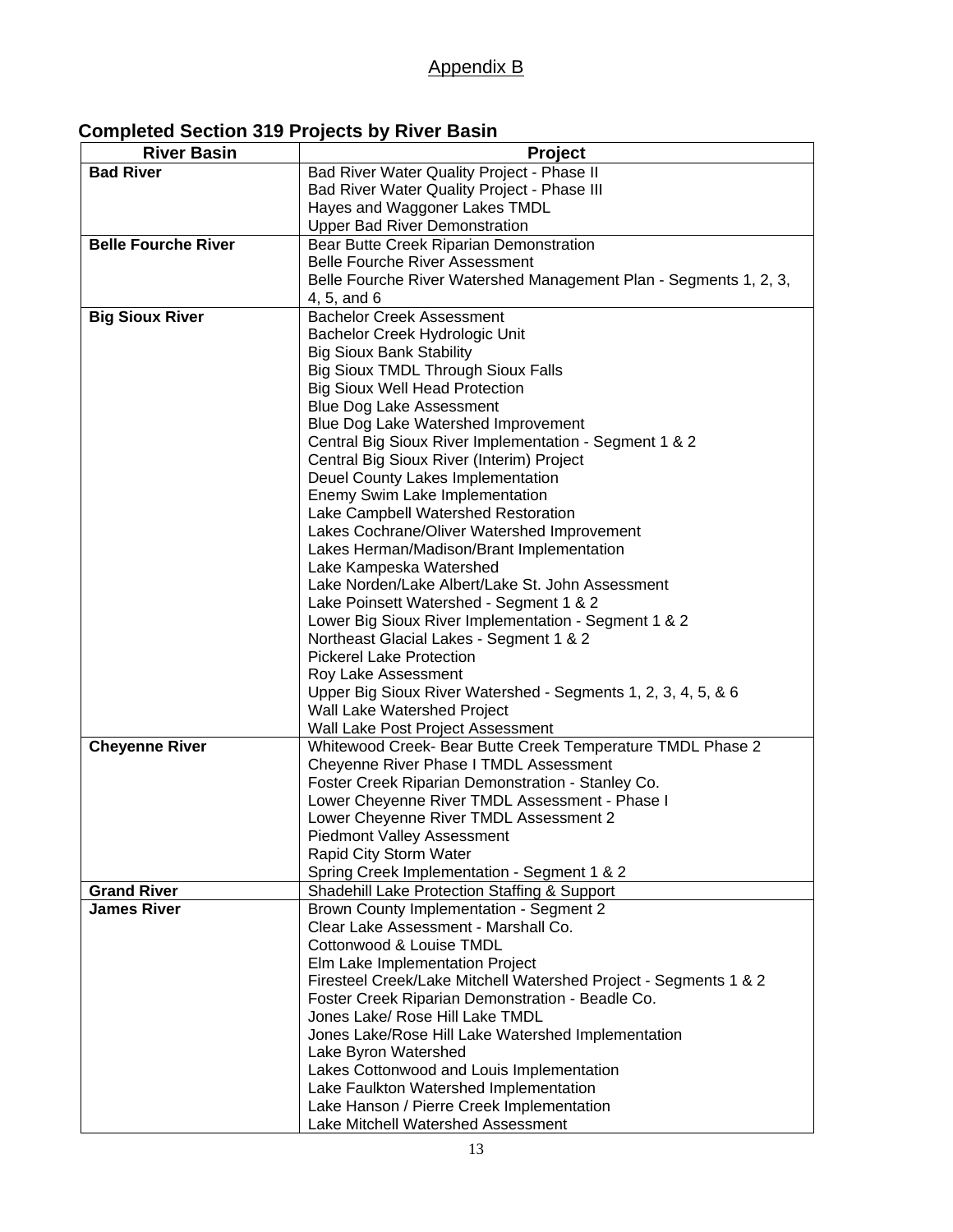|                           | Lake Redfield Restoration                                               |  |  |
|---------------------------|-------------------------------------------------------------------------|--|--|
|                           | Lower James River Assessment                                            |  |  |
|                           | Lower James River Implementation - Segment 1, 2, & 3                    |  |  |
|                           | Loyalton and Cresbard Lakes TMDL                                        |  |  |
|                           | Mina Lake Water Quality Assessment                                      |  |  |
|                           | <b>Moccasin Creek TMDL</b>                                              |  |  |
|                           | Ravine Lake Watershed                                                   |  |  |
|                           | <b>Richmond Lake Watershed</b>                                          |  |  |
|                           | Richmond Lake Assessment                                                |  |  |
|                           | Twin Lakes/Wilmarth Lake Assessment                                     |  |  |
|                           | <b>Upper James River Assessment</b>                                     |  |  |
|                           | Upper Snake Creek Implementation - Segment 1                            |  |  |
|                           | White Lake Dam TMDL                                                     |  |  |
| <b>Missouri River</b>     | <b>Burke Lake Assessment</b>                                            |  |  |
|                           | <b>Burke Lake Restoration</b>                                           |  |  |
|                           | Lewis and Clark Implementation - Segment 1, 2, 3 & 4*                   |  |  |
|                           | <b>Medicine Creek Assessment</b>                                        |  |  |
|                           | Medicine Creek Watershed Project - Segment 1                            |  |  |
|                           | Okobojo Creek Watershed Assessment                                      |  |  |
|                           | Pocasse / Campbell Watershed Assessment                                 |  |  |
|                           | South Central Lakes Watershed Assessment                                |  |  |
|                           | Spring Creek Implementation (Campbell Co.) - Segment 1                  |  |  |
| <b>Red River</b>          | Lake Traverse Watershed Assessment                                      |  |  |
| <b>Vermillion River</b>   | Kingsbury County Lakes Assessment                                       |  |  |
|                           | Kingsbury Lakes Implementation                                          |  |  |
|                           | <b>Swan Lake Restoration</b>                                            |  |  |
|                           | Turkey Ridge Creek Implementation - Segment 1                           |  |  |
|                           | Vermillion River Basin Assessment                                       |  |  |
|                           | Vermillion River Basin Implementation - Segment 1 & 2                   |  |  |
|                           |                                                                         |  |  |
|                           |                                                                         |  |  |
| <b>White River</b>        | White River Phase I Assessment                                          |  |  |
|                           | Little White River TMDL Assessment                                      |  |  |
| <b>Statewide/Regional</b> | <b>Abandoned Well Sealing</b>                                           |  |  |
| <b>Projects</b>           | Animal Waste Management 1 & 2                                           |  |  |
|                           | Animal Nutrient Management Team 3 & 4                                   |  |  |
|                           | Animal Waste Team (Buffer salesmen)                                     |  |  |
|                           | <b>Black Hills Stream Temperature Assessment</b>                        |  |  |
|                           | <b>Bootstraps</b>                                                       |  |  |
|                           | <b>Buffer Planning and Assistance</b>                                   |  |  |
|                           | Coordinated Resource Management 1& 2                                    |  |  |
|                           | East River Area Riparian Demonstration 1 & 2                            |  |  |
|                           | East River Riparian Grazing I                                           |  |  |
|                           | Evaluating Phosphorus Loss on a Watershed                               |  |  |
|                           | Grassland Management and Planning - Segment 1, 2 & 3                    |  |  |
|                           | <b>Evaluating Vegetative Treatment Areas</b>                            |  |  |
|                           | <b>Ground Water Monitoring Network</b>                                  |  |  |
|                           | Manure Management Based on Soil Phosphorus                              |  |  |
|                           | Manure Management Based on Soil Phosphorus - Additional Soils           |  |  |
|                           | Nitrogen & Pesticides in Ground Water                                   |  |  |
|                           | Nonpoint Source Information & Education 1989                            |  |  |
|                           | Nonpoint Source Information & Education 1994                            |  |  |
|                           | Nonpoint Source Information & Education 1996                            |  |  |
|                           | Nonpoint Source Information & Education 1998                            |  |  |
|                           | Nonpoint Source Information & Education 2004 - Segment 1                |  |  |
|                           | Nonpoint Source Information & Education 2007 - Segment 2                |  |  |
|                           | Nonpoint Source Information & Education 2010 - Segment 3                |  |  |
|                           | Nonpoint Source Information & Education 2013 - Segment 4                |  |  |
|                           | Precision Manure Management to Improve WQ                               |  |  |
|                           | <b>Rainfall Simulator</b><br>Reference Site Validation & Bio-monitoring |  |  |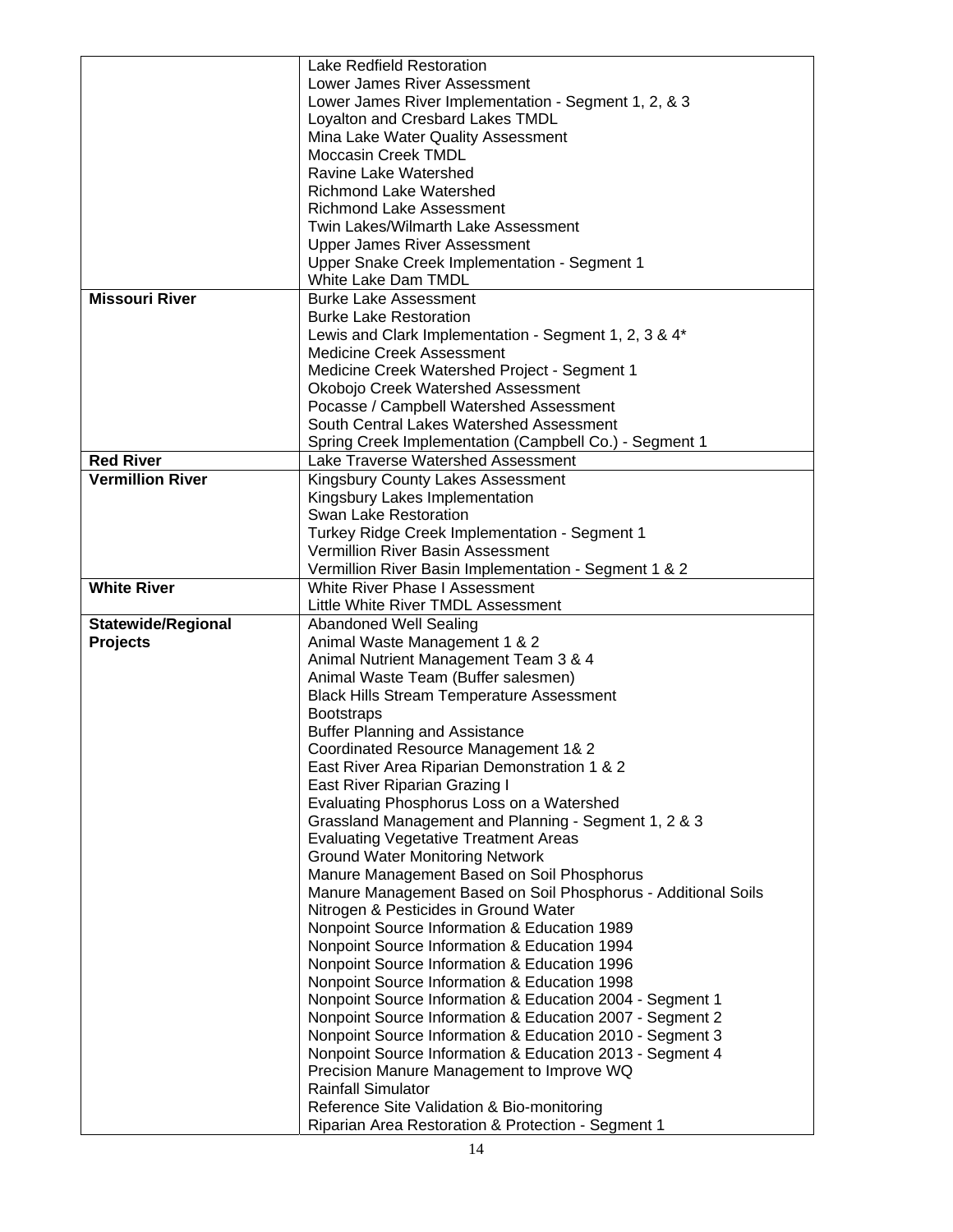| Riparian Grazing Workshop                                              |
|------------------------------------------------------------------------|
| South Dakota Association of Conservation Districts                     |
| 303(d) Watershed Planning & Assistance - Segment 1, 2 & 3 <sup>*</sup> |
| South Dakota Lake Protection                                           |
| Statewide Lake Assessment                                              |
| <b>Wetlands Education Project</b>                                      |

(\* indicates Final Report being drafted)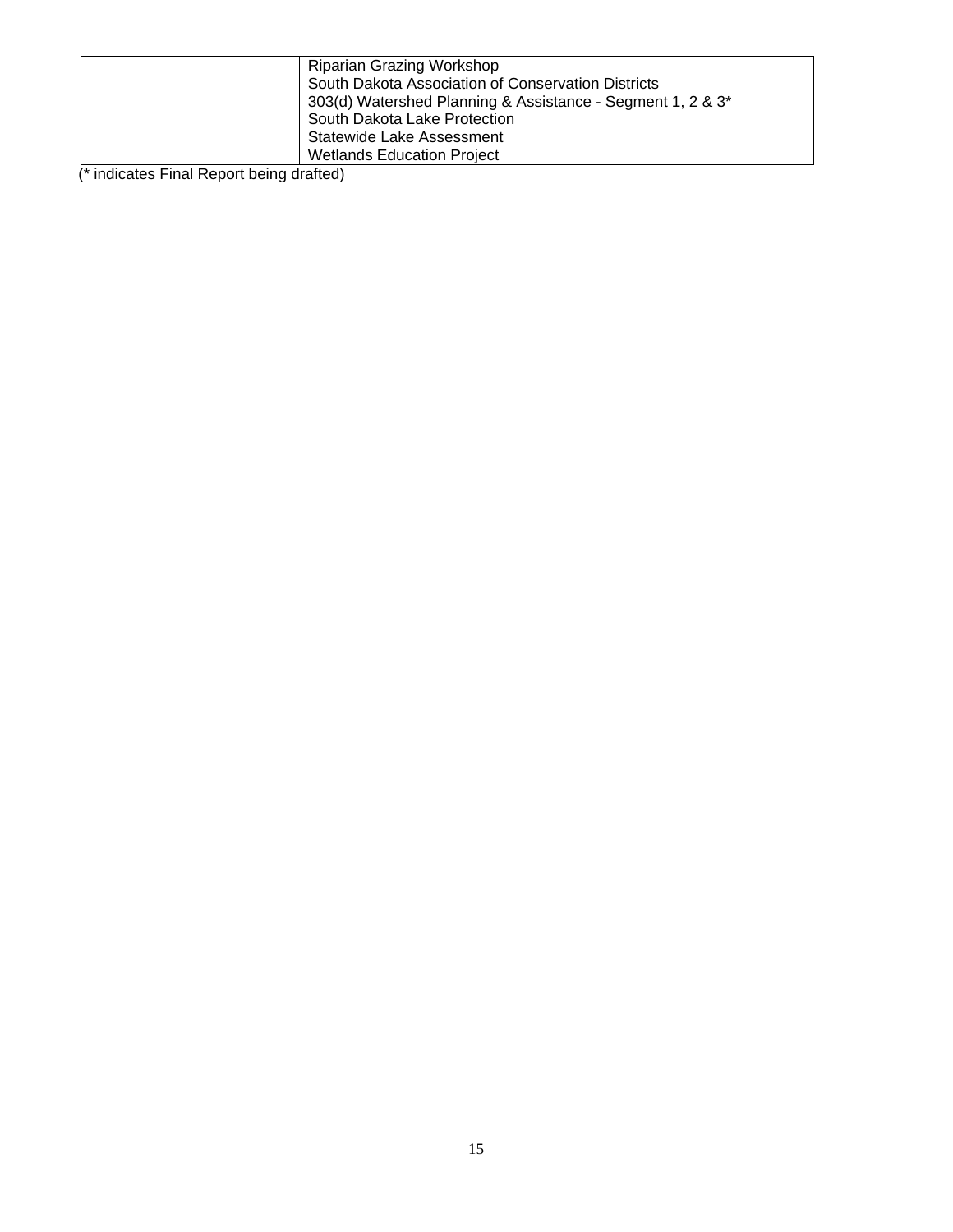#### **Completed Section 604(b) Projects by River Basin**

| <b>Bad River Basin</b>           | <b>Bad River Phase IA</b>                                        |
|----------------------------------|------------------------------------------------------------------|
|                                  | <b>Bad River Phase IB</b>                                        |
| <b>Belle Fourche River Basin</b> | Belle Fourche River TMDL Project                                 |
|                                  | Streambank Erosion Assessment - Upper Whitewood Creek            |
|                                  | Whitewood Creek Streambank Assessment Project                    |
|                                  | Whitewood Creek Watershed Project Planning                       |
|                                  | Whitewood Creek Bacterial Source Tracking                        |
|                                  | Whitewood/Bear Butte Creek Temperature TMDL - Phase 1            |
|                                  | Whitewood/Bear Butte Creek Temperature TMDL - Phase 2            |
| <b>Big Sioux River Basin</b>     | Bacterial Source Tracking and Lower Big Sioux TMDL               |
|                                  | <b>Big Sioux Aquifer Protection Project</b>                      |
|                                  | <b>Big Sioux Aquifer Study</b>                                   |
|                                  | Big Sioux River Bank Stabilization Demonstration Project         |
|                                  | Big Sioux River Riparian Assessment (Moody/Minnehaha)            |
|                                  | <b>Brookings Area TMDL Sampling Project</b>                      |
|                                  | Covell Lake TMDL (Combined with Sioux Falls Big Sioux River TMDL |
|                                  | Project)                                                         |
|                                  | Pelican Lake Control Structure Feasibility                       |
|                                  | Lake Alvin/Nine Mile Creek TMDL                                  |
|                                  | Lake Campbell TMDL Assessment                                    |
|                                  | Lakes Herman, Madison, Brandt Project Planning                   |
|                                  | Lake Poinsett Project Planning and Design                        |
|                                  | North Central Big Sioux/Oakwood Lake TMDL                        |
|                                  | Sioux Falls - Big Sioux River TMDLs                              |
|                                  | <b>Upper Big Sioux Watershed AGNPS</b>                           |
| <b>Cheyenne River Basin</b>      | Develop NPS BMPs Western Pennington Co. Drainage District        |
|                                  | <b>French Creek Assessment</b>                                   |
|                                  | Galena Fire Project                                              |
|                                  | Rapid Creek and Aquifer Assessment Project                       |
|                                  | Rapid Creek NPS Assessment Project                               |
|                                  | Rapid Creek Stormwater Impact Prioritization                     |
|                                  | <b>Custer State Parks Lakes Assess. Report Preparation</b>       |
|                                  | <b>Spring Creek Bacterial Source Tracking</b>                    |
| <b>Grand River Basin</b>         | <b>Grand River Watershed TMDL</b>                                |
| <b>James River Basin</b>         | <b>Broadland Creek Watershed Study</b>                           |
|                                  | Firesteel Creek/Lake Mitchell WQ Needs Assessment                |
|                                  | James River TMDL Project                                         |
|                                  | Landowner Survey                                                 |
|                                  | Lake Faulkton Assessment Project                                 |
|                                  | Lake Louise Water Quality Monitoring                             |
|                                  | Mina Lake Water Quality Project                                  |
|                                  | Ravine Lake Diagnostic/Feasibility Study                         |
|                                  | Turtle Creek/Lake Redfield Landowner Survey                      |
|                                  | Wylie Pond/ Moccasin Creek Watershed TMDL                        |
| <b>Minnesota River Basin</b>     | Blue Dog Lake/Enemy Swim Septic Leachate Survey                  |
|                                  | Fish Lake Water Level and Quality Study                          |
|                                  | Lake Cochrane/Oliver TMDL                                        |
|                                  | Lake Hendricks Restoration Assessment                            |
|                                  | Lake Traverse/Little Minnesota River Land Inventory              |
| <b>Missouri River Basin</b>      | Burke Lake Diagnostic/Feasibility Study                          |
|                                  | Lake Andes Watershed Treatment Project                           |
|                                  | Lake Pocasse/Lake Campbell/Spring Creek TMDL                     |
|                                  | Lewis and Clark TMDL Project                                     |
|                                  | Platte Lake Planning                                             |
|                                  | Randall RC&D Implementation Planning                             |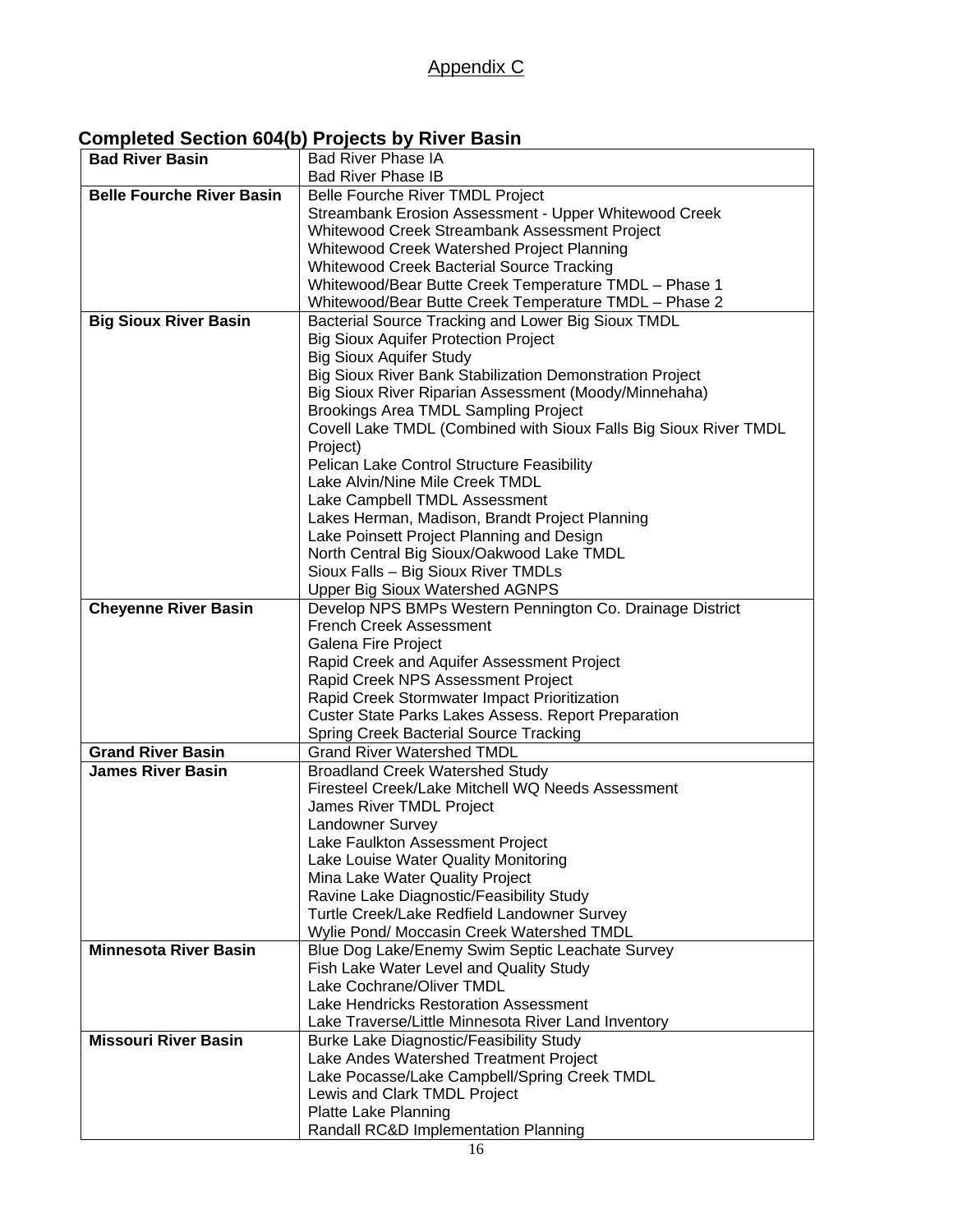| <b>Vermillion River Basin</b> | Turkey Ridge Creek Watershed Assessment Project                    |
|-------------------------------|--------------------------------------------------------------------|
|                               | Vermillion River Basin Watershed Planning                          |
|                               | <b>West Yankton Sanitary Sewer Survey</b>                          |
| <b>White River Basin</b>      | <b>White River Preservation Project</b>                            |
|                               | White River Watershed Data Collection Project                      |
|                               | White River/Little White River TMDL Project                        |
|                               |                                                                    |
| <b>Statewide</b>              | Bacterial Source Typing: Sample Preparation and Analysis Project   |
|                               | Black Hills & Eastern SD Taxonomic analyses of 2007 & 2008 samples |
|                               | Black Hills Biological Sampling - 2006 samples                     |
|                               | Black Hills Biological Sampling - 2007 samples                     |
|                               | Black Hills Biological Sampling - 2008 samples                     |
|                               | Black Hills Biological Sampling - 2009 and 2010 samples            |
|                               | <b>Black Hills Stream Temperature TMDL Project</b>                 |
|                               | <b>Chemical Containment</b>                                        |
|                               | Demonstrate Slash Pile Use Control Erosion on Fragile Soils        |
|                               | <b>Detention Cell Demonstration Project</b>                        |
|                               | Digitize Soils Maps for South Dakota                               |
|                               | East River Riparian Demonstration Project                          |
|                               | <b>Forestry BMP Pamphlet</b>                                       |
|                               | <b>Groundwater Protection Project</b>                              |
|                               | Livestock Waste Management Handbook                                |
|                               | Local WQ Planning Through Hydrologic Unit Planning                 |
|                               | North Central RC&D HU Implementation                               |
|                               | Pesticide and Fertilizer Groundwater Study                         |
|                               | Pesticide and Nitrogen Program                                     |
|                               | Riparian Area Forestry Project                                     |
|                               | Statewide Lake Surveys 2011 - 2012                                 |
|                               | <b>Statewide Mercury TMDL Project</b>                              |
|                               | <b>Stockgrowers Speaker</b>                                        |
|                               | Taxonomic Identification & Enumeration of Biological Samples       |
|                               | Terry Redlin Institute Wetlands Education Project                  |
|                               | Water Quality Study of SD Glacial Lakes and Wetlands               |
|                               | Wetland Assessment for the Nonpoint Source Program                 |
|                               | SDSU Cropland Planning for Water Quality Improvement               |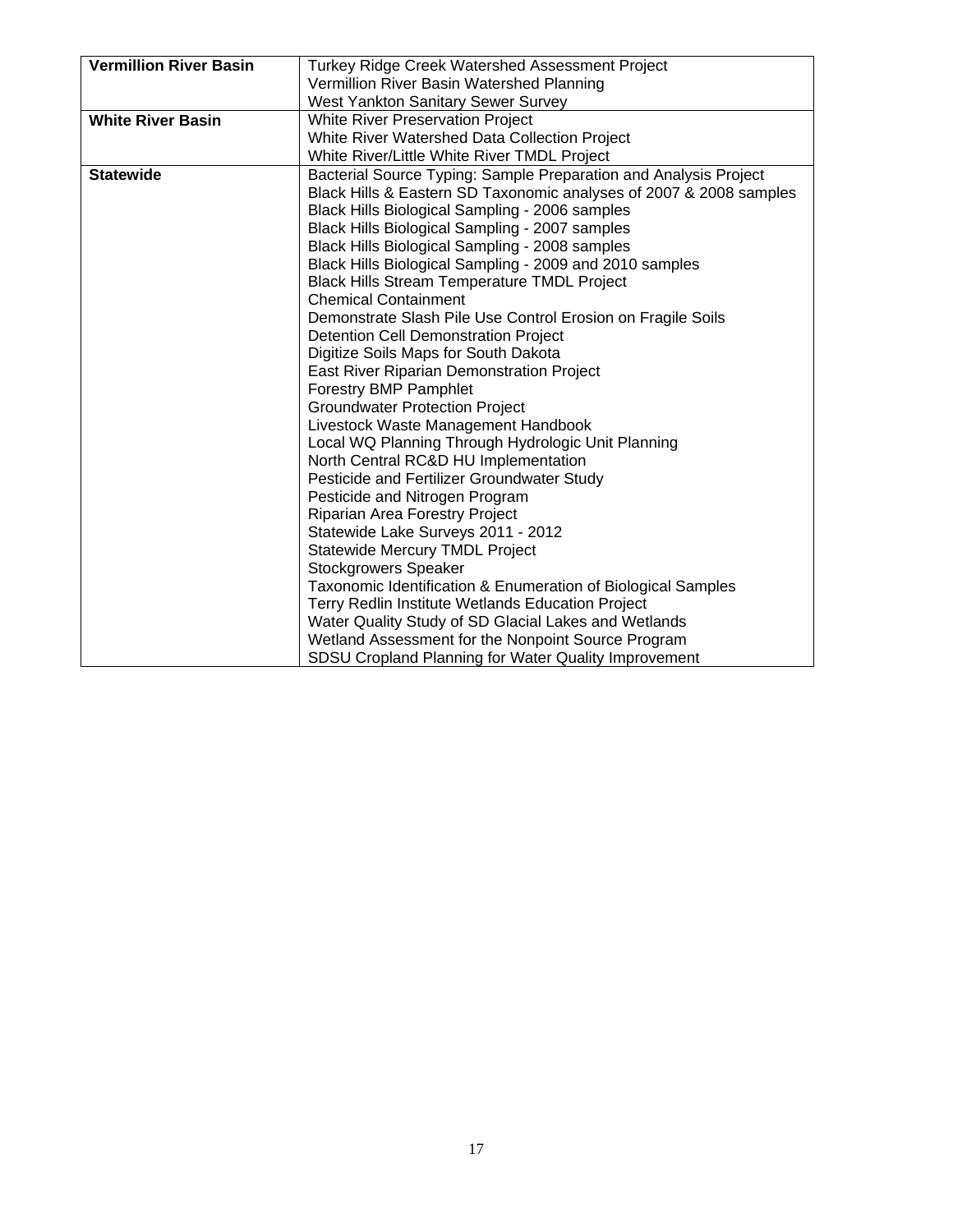## **Completed Section 106 Projects**

| Project                                                       |
|---------------------------------------------------------------|
| <b>Center Lake Report Writing</b>                             |
| <b>Cottonwood Creek Watershed TMDL Assessment</b>             |
| <b>DENR Monitoring Supplies and Equipment</b>                 |
| DENR National Rivers and Streams Evaluation & Reference sites |
| <b>DENR Stream Reference Site Development</b>                 |
| <b>Digital Line Graphs</b>                                    |
| Digitized SD Soil Survey                                      |
| East Dakota WDD 2012 Water Quality Monitoring                 |
| Equipment for Lower Big Sioux and Spring Creek Assessment     |
| <b>EPA In-Kind for Lab Services</b>                           |
| Fish Lake/Lake Alice Assessment                               |
| <b>Gauging Equipment</b>                                      |
| <b>Gauging Stations</b>                                       |
| Lake Hanson Assessment Project                                |
| Lewis and Clark Watershed Assessment                          |
| Lower Cheyenne River TMDL Assessment - Phase I                |
| Lower James River TMDL Assessment                             |
| <b>Mercury Sampling</b>                                       |
| <b>Missouri River Monitoring</b>                              |
| Northern Glaciated Plains Ref. Site Validation & Bio Toolkit  |
| Northwest Great Plains Reference Site Development             |
| Remote Sensing - AGNPS Crop Layers                            |
| School - Bullhead Watershed Assessment - TMDL                 |
| Sediment Diatom Analysis                                      |
| Sediment Diatom Dating through Radiochemistry                 |
| Selection and & Validation of Stream Reference Sites          |
| Spring Creek/Sheridan Lake Assessment                         |
| Stage/Discharge Relationship Development                      |
| Statewide Lakes Assessment (2002 - 2006)                      |
| Statewide Aquatic Macro-invertebrate Collection               |
| <b>Statistics Training Course</b>                             |
| <b>Upper Cheyenne River TMDL</b>                              |
| <b>Upper Rapid Creek Assessment</b>                           |
| Use Attainability Assessments                                 |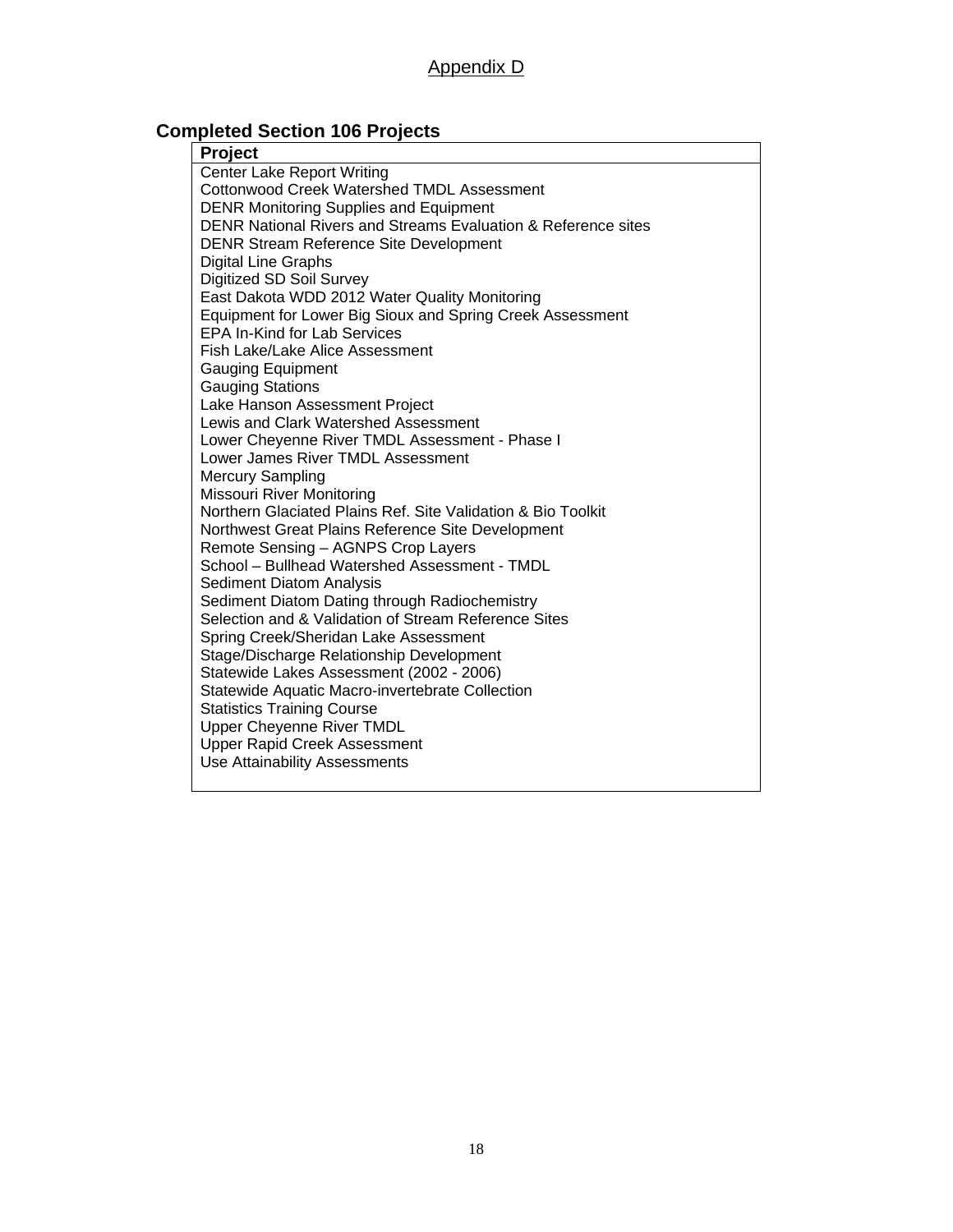## Appendix E

## **319 Matching Funds Accrued Through 9/30/16**

| Grant                 | Grant Award (\$) | <b>Total Match</b> | <b>Expenditures</b> | <b>Match Required</b>           | <b>Match</b>    |
|-----------------------|------------------|--------------------|---------------------|---------------------------------|-----------------|
|                       |                  | Required (\$)      | thru 9/30/16(\$)    | <b>Against Expenditures(\$)</b> | Documented (\$) |
| 319 Implementation 89 | 1,594,000        | 1,062,667          | 1,594,000           | 1,062,667                       | 1,315,016       |
| 319 Implementation 90 | 800,137          | 885,994            | 800,137             | 885,994                         |                 |
| 319 Implementation 91 | 655,851          | 437,234            | 655,797             | 437,198                         | 437,199         |
| 319 Implementation 92 | 795,000          | 530,000            | 794,836             | 529,891                         | 535,421         |
| 319 Implementation 93 | 1,090,839        | 727,227            | 1,090,839           | 727,227                         | 779,175         |
| 319 Implementation 94 | 1,415,142        | 943,508            | 1,415,142           | 943,508                         | 1,188,561       |
| 319 Implementation 95 | 1,699,669        | 1,133,119          | 1,699,669           | 1,133,119                       | 1,154,183       |
| 319 Implementation 96 | 1,126,685        | 751,123            | 1,126,685           | 751,123                         | 787,159         |
| 319 Implementation 97 | 1,253,790        | 835,902            | 1,253,790           | 835,902                         | 1,484,877       |
| 319 Implementation 98 | 1,296,790        | 864,531            | 1,296,790           | 864,531                         | 860,355         |
| 319 Implementation 99 | 2,791,400        | 1,860,933          | 2,791,400           | 1,860,933                       | 1,861,025       |
| 319 Implementation 00 | 3,008,897        | 2,005,931          | 3,008,897           | 2,005,931                       | 2,005,931       |
| 319 Implementation 01 | 3,267,900        | 2,178,600          | 3,267,900           | 2,178,600                       | 2,356,825       |
| 319 Implementation 02 | 3,142,900        | 2,095,268          | 3,142,900           | 2,095,268                       | 2,095,268       |
| 319 Implementation 03 | 3,215,964        | 2,143,976          | 3,215,964           | 2,143,976                       | 2,143,976       |
| 319 Implementation 04 | 3,090,200        | 2,060,133          | 3,090,200           | 2,060,133                       | 2,060,769       |
| 319 Implementation 05 | 2,651,624        | 1,767,750          | 2,651,624           | 1,767,750                       | 1,767,750       |
| 319 Implementation 06 | 2,583,000        | 1,722,000          | 2,583,000           | 1,722,000                       | 1,722,000       |
| 319 Implementation 07 | 2,470,700        | 1,647,133          | 2,470,700           | 1,647,133                       | 1,678,147       |
| 319 Imp / Admin 08    | 3,160,100        | 2,106,733          | 3,160,100           | 2,106,733                       | 2,106,733       |
| 319 Imp / Admin 09    | 3,160,100        | 2,106,733          | 3,160,100           | 2,106,733                       | 2,106,733       |
| 319 Imp / Admin 10    | 3,160,100        | 2,106,733          | 3,160,100           | 2,106,733                       | 2,106,733       |
| 319 Imp / Admin 11    | 2,744,000        | 1,829,333          | 2,744,000           | 1,,829,333                      | 1,829,333       |
| 319 Imp / Admin 12    | 2,564,000        | 1,709,333          | 2,432,860           | 1,621,907                       | 1,709,334       |
| 319 Imp / Admin 13    | 2,431,000        | 1,620,667          | 2,328,362           | 1,552,241                       | 1,620,677       |
| 319 Imp / Admin 14    | 2,487,000        | 1,658,000          | 2,275,725           | 1,517,150                       | 1,658,000       |
| 319 Imp / Admin 15    | 2,460,800        | 1,640,333          | 1,456,364           | 970,909                         | 1,357,909       |
| 319 Imp / Admin 16    | 2,544,000        | 1,696,000          | 277,549             | 185,033                         | 280,481         |
| <b>Total</b>          | 62,661,588       | 42,126,894         | 58,945,430          | 37,820,333                      | 41,895,564      |
|                       |                  |                    |                     |                                 |                 |